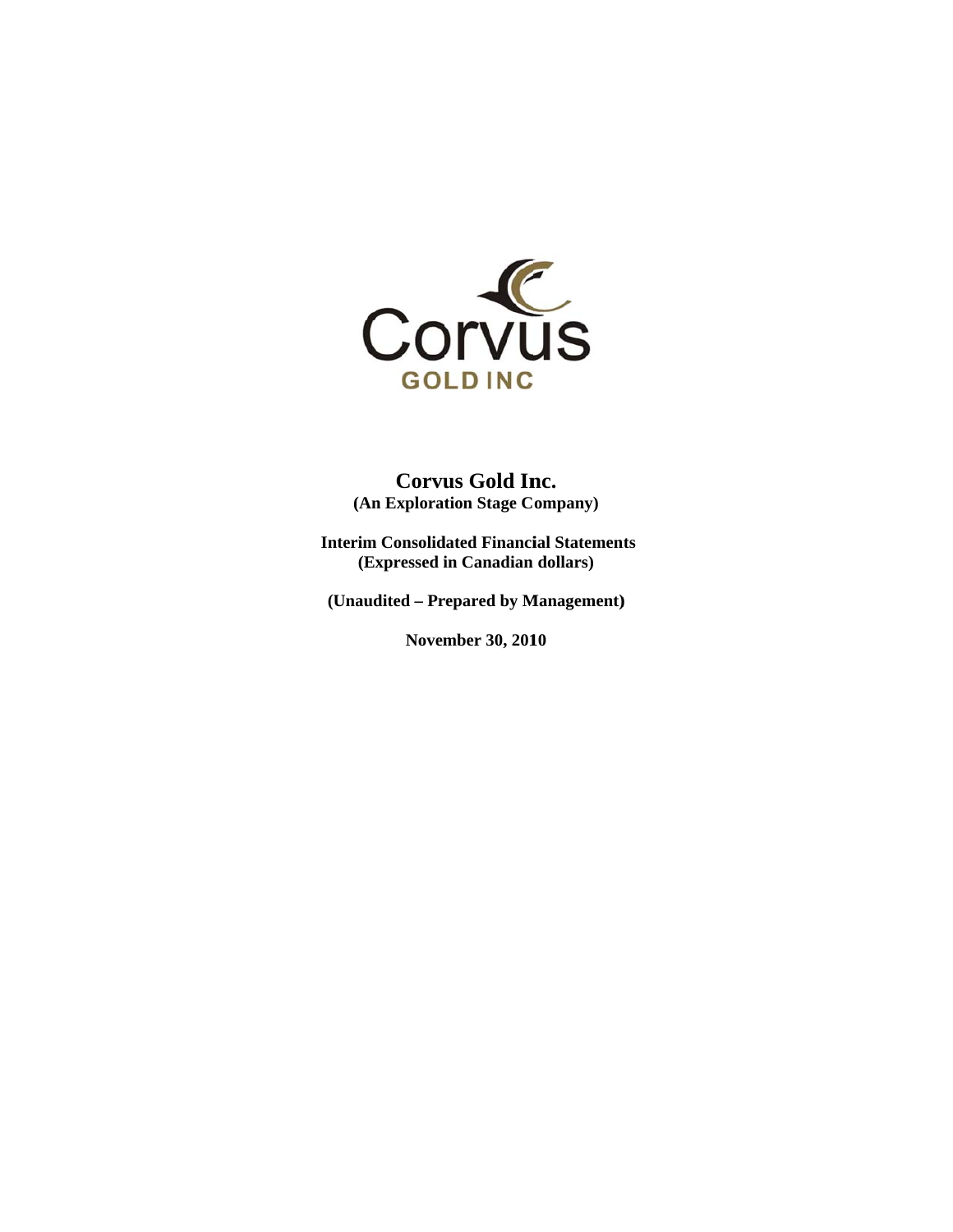# **November 30, 2010** Page

# **Interim Unaudited Consolidated Financial Statements**

| <b>Interim Unaudited Consolidated Balance Sheets</b>                        |                       |
|-----------------------------------------------------------------------------|-----------------------|
| Interim Unaudited Consolidated Statements of Operations, Comprehensive Loss | $\mathcal{D}_{\cdot}$ |
| Interim Unaudited Consolidated Statements of Cash Flows                     | 3                     |
| Interim Unaudited Consolidated Statements of Equity                         | 4                     |
| Notes to the Interim Unaudited Consolidated Financial Statements            | 5-33                  |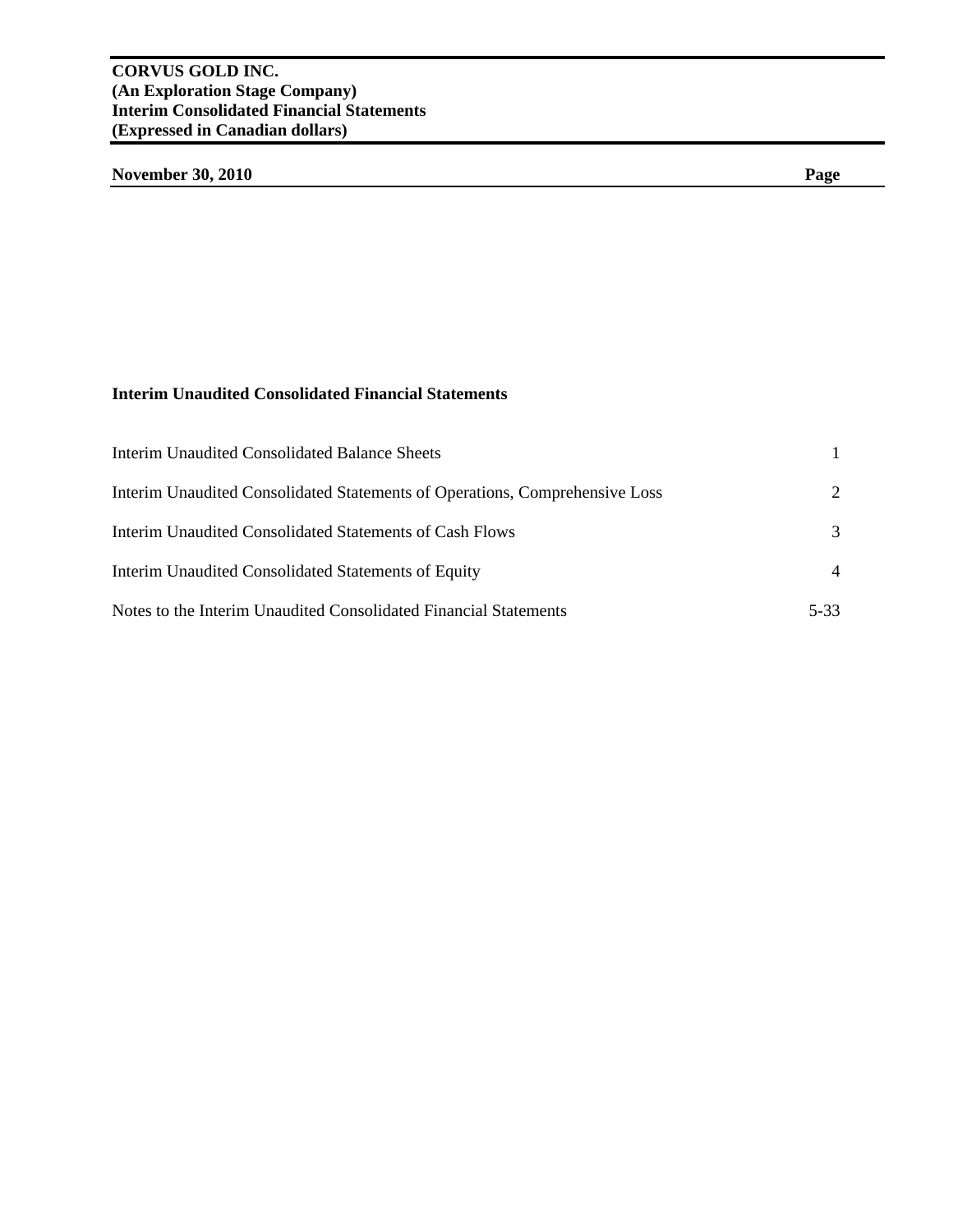|                                          |              | <b>November 30, 2010</b> | May 31, 2010     |
|------------------------------------------|--------------|--------------------------|------------------|
|                                          |              |                          |                  |
| <b>ASSETS</b>                            |              |                          |                  |
| <b>Current</b>                           |              |                          |                  |
| Cash                                     | $\mathbb{S}$ | 8,985,259                | \$               |
| Accounts receivable                      |              | 379,732                  | 97               |
| Prepaid expenses                         |              | 3,080                    | 13,566           |
|                                          |              | 9,368,071                | 13,663           |
| <b>Property and Equipment</b> (note 5)   |              | 12,254                   |                  |
| <b>Mineral properties</b> (note 6)       |              | 13,689,016               | 12,245,690       |
|                                          |              |                          |                  |
|                                          | \$           | 23,069,341               | \$<br>12,259,353 |
|                                          |              |                          |                  |
|                                          |              |                          |                  |
| <b>LIABILITIES</b>                       |              |                          |                  |
| <b>Current</b>                           |              |                          |                  |
| Accounts payable and accrued liabilities | \$           | 249,481                  | \$<br>85,094     |
|                                          |              |                          |                  |
| <b>SHARE CAPITAL AND DEFICIT</b>         |              |                          |                  |
| <b>Share capital</b> (note 7)            |              | 27,594,260               | 1                |
| <b>Contributed surplus (note 7)</b>      |              | 9,316,593                | 23,013,646       |
| <b>Deficit</b>                           |              | (14,090,993)             | (10, 839, 388)   |
|                                          |              | 22,819,860               | 12,174,259       |
|                                          | \$           | 23,069,341               | \$<br>12,259,353 |

**Plan of Arrangement and Transfer of Assets** (note 1) **Nature and continuance of operations** (note 2) **Subsequent event** (note 12)

## **Approved on behalf of the Directors:**

*"Jeffrey Pontius"* **Director** 

*"Anton Drescher"* **Director**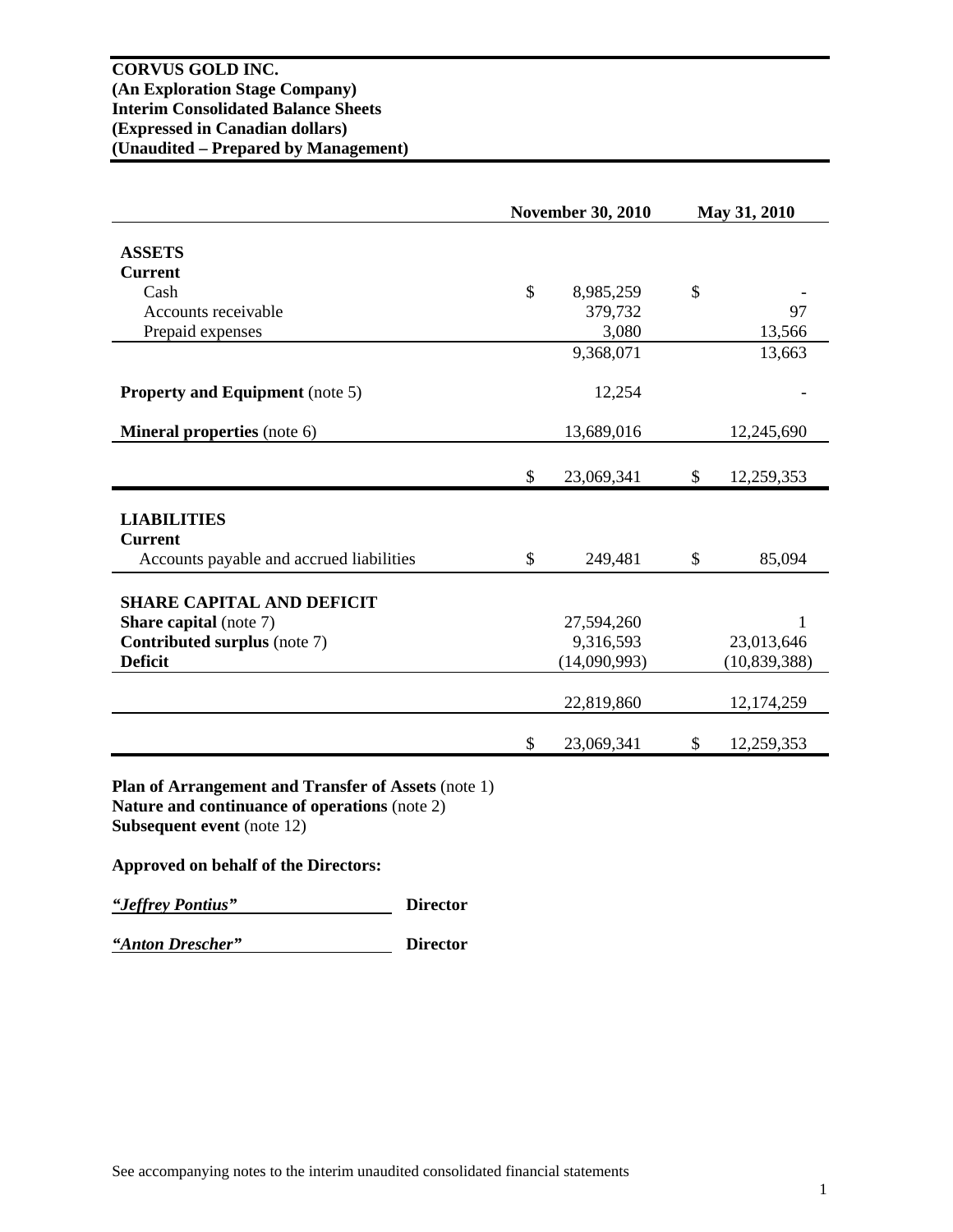## **CORVUS GOLD INC. (An Exploration Stage Company) Interim Consolidated Statements of Operations, Comprehensive Loss (Expressed in Canadian dollars) (Unaudited – Prepared by Management)**

|                                                           |                         | Three months ending<br><b>November 30</b> | <b>Six months ended</b><br>November 30 |                        |  |
|-----------------------------------------------------------|-------------------------|-------------------------------------------|----------------------------------------|------------------------|--|
|                                                           | 2010                    | 2009                                      | 2010                                   | 2009                   |  |
| <b>Expenses</b>                                           |                         |                                           |                                        |                        |  |
| Administration (note 9)                                   | $\mathcal{S}$           | \$<br>2,437                               | \$<br>1,780                            | $\mathcal{S}$<br>5,040 |  |
| Amortization                                              | 477                     |                                           | 477                                    |                        |  |
| Charitable donations                                      | 1,000                   | 1,233                                     | 6,413                                  | 3,341                  |  |
| Consulting fees (notes 7 and 9)                           | 2,074,832               | 60,306                                    | 2,340,553                              | 110,832                |  |
| Insurance                                                 |                         | 9,800                                     | 10,099                                 | 19,658                 |  |
| Investor relations (notes 7 and 9)                        | 375,138                 | 57,897                                    | 505,875                                | 85,925                 |  |
| Office and miscellaneous                                  | 7,322                   | 9,040                                     | 17,135                                 | 20,347                 |  |
| Professional fees (notes 7 and 9)                         | 105,605                 | 25,585                                    | 146,346                                | 71,361                 |  |
| Property investigations                                   | 831                     | 194                                       | 1,122                                  | 249                    |  |
| Rent (note 9)                                             |                         | 5,854                                     | 5,302                                  | 14,668                 |  |
| Regulatory                                                | 76,108                  | 4,450                                     | 79,924                                 | 7,755                  |  |
| Travel                                                    |                         | 4,410                                     | 5,625                                  | 20,538                 |  |
| Wages and benefits (notes 7 and                           |                         |                                           |                                        |                        |  |
| 9)                                                        | 8,306                   | 511,099                                   | 483,624                                | 569,777                |  |
|                                                           | (2,649,619)             | (692, 305)                                | (3,604,275)                            | (929, 491)             |  |
| <b>Other items</b>                                        |                         |                                           |                                        |                        |  |
| Gain (loss) on foreign exchange                           | (14,764)                | 12,355                                    | 3,437                                  | 10,839                 |  |
| Operator fee income (note $6(a)(i)$ )                     | 349,233                 |                                           | 349,233                                |                        |  |
|                                                           | 334,469                 | 12,355                                    | 352,670                                | 10,839                 |  |
| Net loss and comprehensive loss                           |                         |                                           |                                        |                        |  |
| for the period                                            | (2,315,150)             | \$<br>(679, 950)                          | (3,251,605)<br>\$                      | (918, 652)<br>\$       |  |
|                                                           |                         |                                           |                                        |                        |  |
| Basic and diluted loss per share                          |                         |                                           |                                        |                        |  |
|                                                           | $\mathcal{S}$<br>(0.07) | \$<br>(0.02)                              | \$<br>(0.10)                           | \$<br>(0.03)           |  |
|                                                           |                         |                                           |                                        |                        |  |
| Weighted<br>average<br>number<br>of<br>shares outstanding | 33,700,968              | 28,984,044                                | 33,657,489                             | 28,641,068             |  |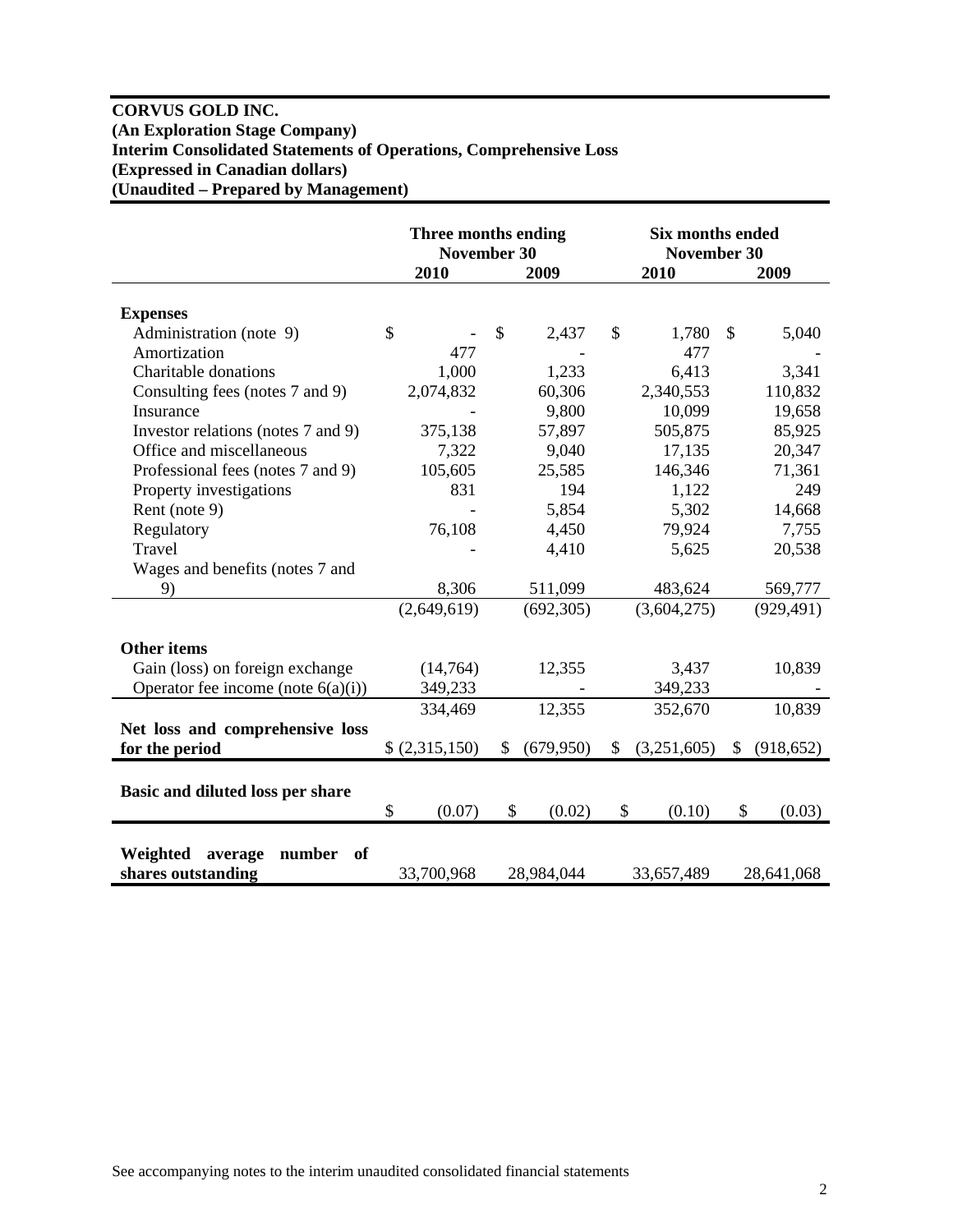## **CORVUS GOLD INC. (An Exploration Stage Company) Interim Consolidated Statements of Cash Flows (Expressed in Canadian dollars) (Unaudited – Prepared by Management)**

|                                              | Three months ended<br>November 30 |             |    | Six months ended<br>November 30 |    |                    |    |            |
|----------------------------------------------|-----------------------------------|-------------|----|---------------------------------|----|--------------------|----|------------|
|                                              |                                   | 2010        |    | 2009                            |    | 2010               |    | 2009       |
|                                              |                                   |             |    |                                 |    |                    |    |            |
| <b>Operating Activities</b>                  |                                   |             |    |                                 |    |                    |    |            |
| Net loss for the period                      |                                   | (2,315,150) | \$ | (679, 950)                      |    | $$ (3,251,605)$ \$ |    | (918, 652) |
| Add items not affecting cash:                |                                   |             |    |                                 |    |                    |    |            |
| Amortization                                 |                                   | 477         |    |                                 |    | 477                |    |            |
| Stock based compensation                     |                                   | 2,370,390   |    | 6,937                           |    | 3,126,592          |    | 10,579     |
| (Gain) Loss on foreign exchange              |                                   | 14,764      |    | (12, 355)                       |    | (3, 437)           |    | (10, 839)  |
| Changes in non-cash items:                   |                                   |             |    |                                 |    |                    |    |            |
| Accounts receivable                          |                                   | (379, 533)  |    |                                 |    | (379, 635)         |    |            |
| Prepaid expenses                             |                                   | (3,029)     |    |                                 |    | (3,029)            |    |            |
| Accounts payable and accrued                 |                                   |             |    |                                 |    |                    |    |            |
| liabilities                                  |                                   | 160,667     |    |                                 |    | 160,801            |    |            |
| Due to related party                         |                                   | (38,018)    |    |                                 |    |                    |    |            |
| <b>Cash Used in Operating Activities</b>     |                                   | (189, 432)  |    | (685, 368)                      |    | (349, 836)         |    | (918, 912) |
|                                              |                                   |             |    |                                 |    |                    |    |            |
| <b>Financing Activities</b>                  |                                   |             |    |                                 |    |                    |    |            |
| Additional funding by ITH                    |                                   |             |    | 1,232,029                       |    | 726,375            |    | 1,492,019  |
| Funding provided by ITH under Plan           |                                   |             |    |                                 |    |                    |    |            |
| of Arrangement (note 1)                      |                                   |             |    |                                 |    | 3,300,000          |    |            |
| Issuance of share capital                    |                                   | 7,040,000   |    |                                 |    | 7,040,000          |    |            |
| Share issuance costs                         |                                   | (398, 867)  |    |                                 |    | (398, 867)         |    |            |
|                                              |                                   |             |    |                                 |    |                    |    |            |
| <b>Cash Provided by Financing Activities</b> |                                   | 6,641,133   |    | 1,232,029                       |    | 10,667,508         |    | 1,492,019  |
| <b>Investing Activities</b>                  |                                   |             |    |                                 |    |                    |    |            |
|                                              |                                   |             |    |                                 |    |                    |    |            |
| Expenditures on property and equipment       |                                   | (12, 731)   |    |                                 |    | (12, 731)          |    |            |
| Expenditures on mineral properties           |                                   | (1,845,536) |    | (558,791)                       |    | (1,321,609)        |    | (583,740)  |
| <b>Cash Used in Investing Activities</b>     |                                   | (1,858,267) |    | (558, 791)                      |    | (1,334,340)        |    | (583,740)  |
|                                              |                                   |             |    |                                 |    |                    |    |            |
| Effect of foreign exchange on cash           |                                   | (34, 396)   |    | 12,130                          |    | 1,927              |    | 10,633     |
| Increase in cash                             |                                   | 4,559,038   |    |                                 |    | 8,985,259          |    |            |
|                                              |                                   |             |    |                                 |    |                    |    |            |
| Cash, beginning of period                    |                                   | 4,426,221   |    |                                 |    |                    |    |            |
| Cash, end of period                          | \$                                | 8,985,259   | \$ |                                 | \$ | 8,985,259 \$       |    |            |
|                                              |                                   |             |    |                                 |    |                    |    |            |
| <b>Supplemental cash flow information</b>    |                                   |             |    |                                 |    |                    |    |            |
| Interest paid                                | \$                                |             | \$ |                                 | \$ |                    | \$ |            |
| Income taxes paid                            | \$                                |             | \$ |                                 | \$ |                    | \$ |            |
| <b>Non-cash transactions</b>                 |                                   |             |    |                                 |    |                    |    |            |
| Shares issued to acquire mineral             |                                   |             |    |                                 |    |                    |    |            |
| properties                                   | \$                                |             | \$ |                                 |    | \$12,392,408       | \$ |            |
| Accounts payable included in mineral         |                                   |             |    |                                 |    |                    |    |            |
| property expenditures                        | \$                                | 88,680      | \$ | 6,023                           | \$ | 88,680             | \$ | 6,023      |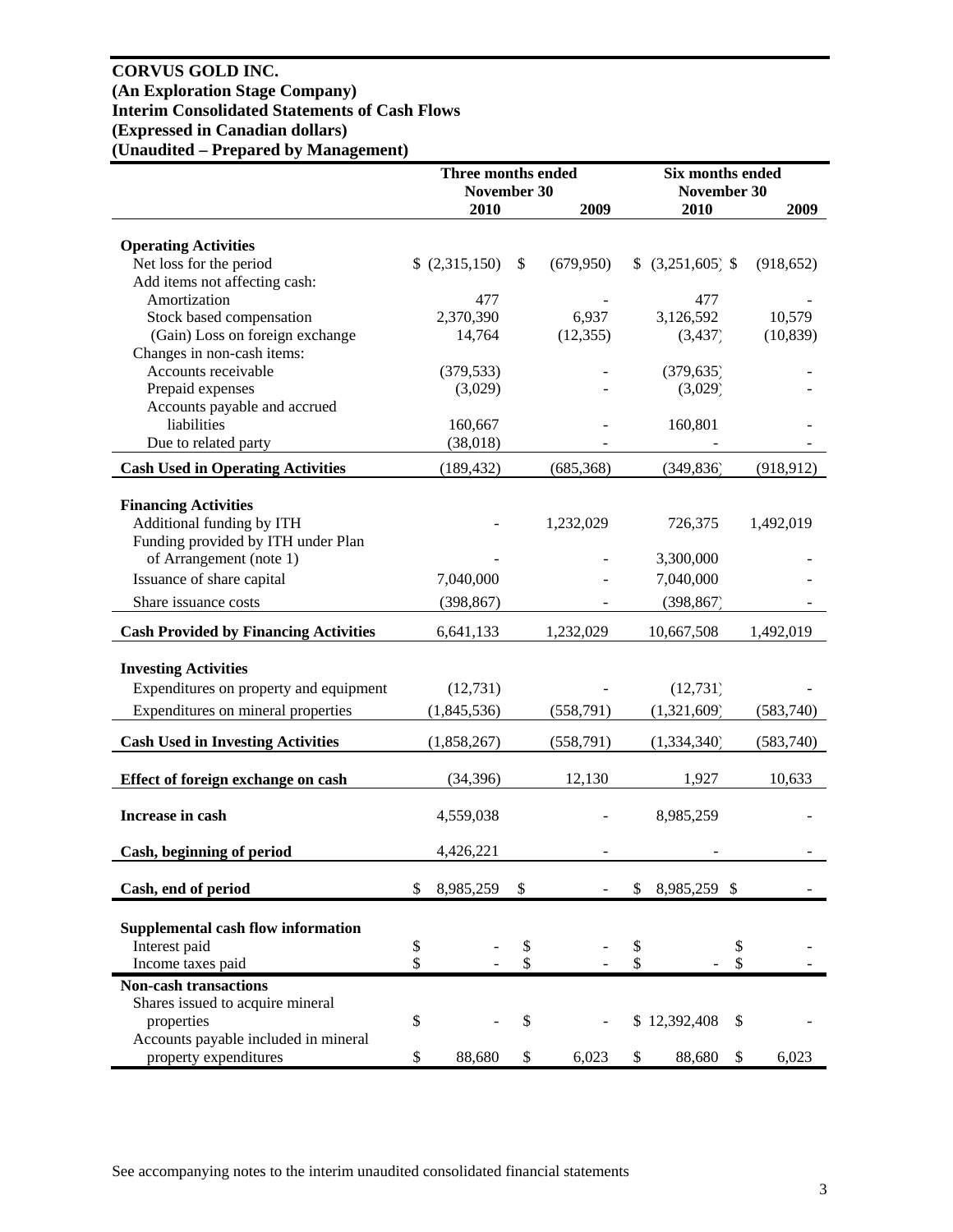## **CORVUS GOLD INC. (An Exploration Stage Company) Interim Consolidated Statements of Equity (Expressed in Canadian dollars) (Unaudited – Prepared by Management)**

|                                    | Number of  | <b>Share Capital</b> | <b>Contributed</b> |                     |                  |
|------------------------------------|------------|----------------------|--------------------|---------------------|------------------|
|                                    | shares     |                      | <b>Surplus</b>     | <b>Deficit</b>      | <b>Total</b>     |
| Balance, May 31, 2009              |            | \$                   | \$<br>18,257,534   | \$.<br>(7,236,019)  | 11,021,516<br>\$ |
| Cash funding provided by ITH       |            |                      | 1,713,749          |                     | 1,713,749        |
| Shares issued for property         |            |                      |                    |                     |                  |
| acquisition by ITH                 |            |                      | 801,000            |                     | 801,000          |
| Stock-based compensation           |            |                      |                    |                     |                  |
| funding provided by ITH            |            |                      | 2,241,363          |                     | 2,241,363        |
| Net loss (note 1)                  |            |                      |                    | (3,603,369)         | (3,603,369)      |
| Balance, May 31, 2010              |            |                      | 23,013,646         | (10, 839, 388)      | 12, 174, 259     |
| Nevada and Other Alaska            |            |                      |                    |                     |                  |
| <b>Business</b>                    |            |                      | 1,585,682          |                     | 1,585,683        |
| ITH working capital contribution   |            |                      | 3,300,000          |                     | 3,300,000        |
| Shares issued under Plan of        |            |                      |                    |                     |                  |
| Arrangement                        | 33,614,009 | 27,899,328           | (27,899,328)       |                     |                  |
| Corvus reclassify contributions by |            |                      |                    |                     |                  |
| way of stock-based                 |            |                      |                    |                     |                  |
| compensation from share            |            |                      |                    |                     |                  |
| capital to contributed surplus     |            | (6,662,577)          | 6,662,577          |                     |                  |
| Private placement                  | 8,000,000  | 7,040,000            |                    |                     | 7,040,000        |
| Stock-based compensation           |            |                      | 2,370,390          |                     | 2,370,390        |
| Share issuance costs               |            | (682, 493)           | 283,626            |                     | (398, 867)       |
| Net loss                           |            |                      |                    | (3,251,605)         | (3,251,605)      |
| Balance, November 30, 2010         | 41,614,011 | 27,594,260<br>\$     | \$<br>9,316,593    | (14,090,993)<br>\$. | 22,819,860<br>\$ |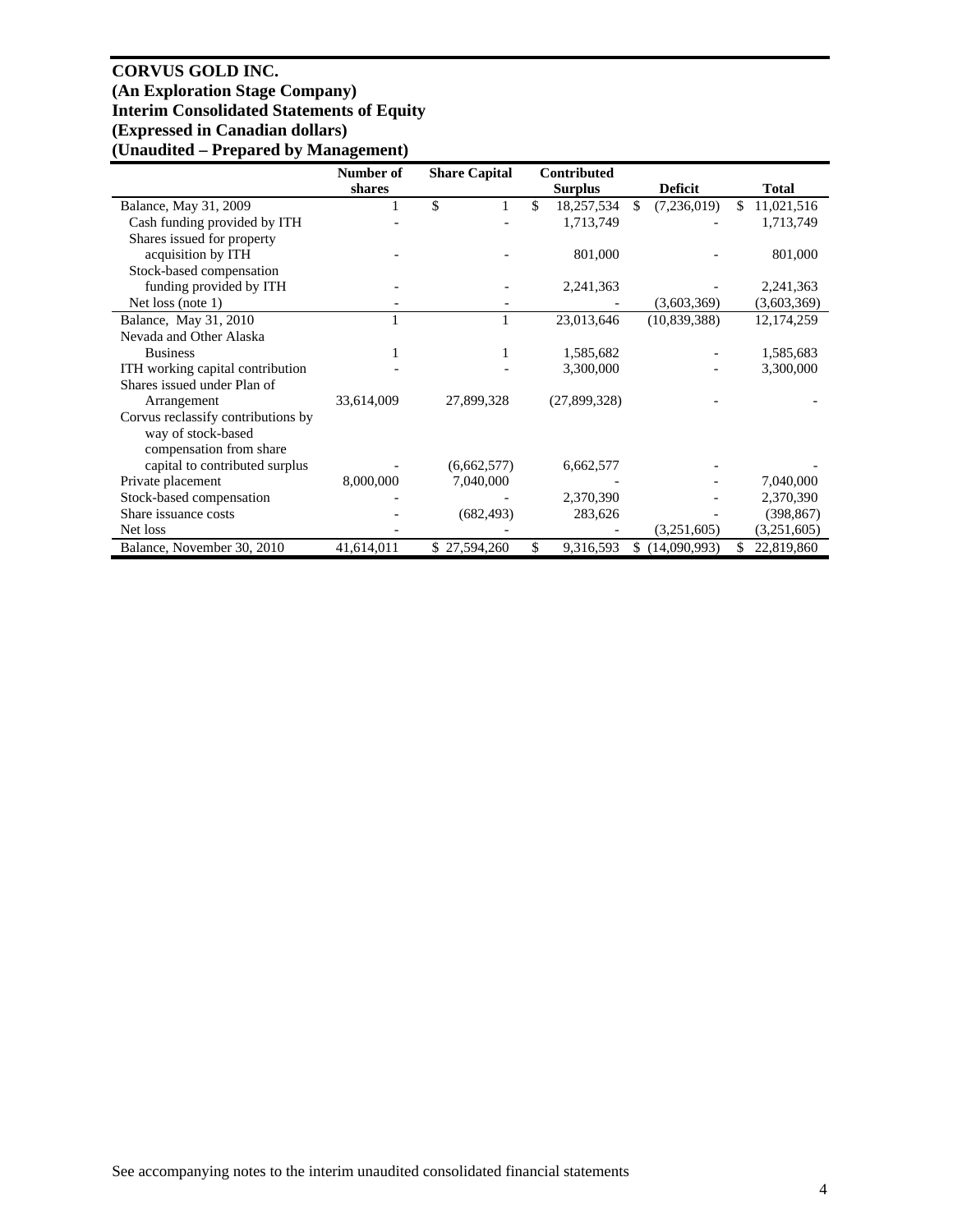## **1. PLAN OF ARRANGEMENT AND TRANSFER OF ASSETS**

On August 25, 2010, International Tower Hill Mines Ltd. ("ITH") completed a Plan of Arrangement (the "Arrangement") under the British Columbia Business Corporations Act whereby its existing Alaska mineral properties (other than the Livengood project) and related assets and the North Bullfrog mineral property and related assets in Nevada (collectively, the "Nevada and Other Alaska Business") were indirectly spun out into a new public company, being Corvus Gold Inc. ("Corvus" or the "Company").

The Arrangement was approved by the board of directors of each of ITH and Corvus and by the shareholders of ITH and was accepted for filing by the TSX on behalf of both ITH and Corvus. In connection with the completion of the Arrangement, the common shares of Corvus were listed on the Toronto Stock Exchange.

Under the Arrangement, each shareholder of ITH received (as a return of capital) one Corvus common share for every two ITH common shares held as at the effective date of the Arrangement and exchanged each old common share of ITH for a new common share of ITH. As part of the Arrangement, ITH transferred its wholly-owned subsidiaries, Raven Gold Alaska Inc. ("Raven Gold"), incorporated in Alaska, United States, and Talon Gold Nevada Inc. ("Talon Nevada"), incorporated in Nevada, United States (which held the North Bullfrog property), to Corvus. As a consequence of the completion of the Arrangement, Corvus now holds the Terra, Chisna, LMS, West Pogo and North Bullfrog properties (the "Spin-out Properties").

The Company's unaudited interim consolidated financial statements reflect the balance sheets, statements of operations, comprehensive loss and deficit and cash flows of the Nevada and Other Alaska Business as if Corvus existed in its present form during the periods reported. The statements of operations, comprehensive loss and deficit for the periods ended November 30, 2010 and 2009, include an allocation of ITH's general and administrative expenses incurred in each of these periods. The allocation of general and administrative expenses was calculated on the basis of the ratio of costs incurred on the Spin-out Properties in each period presented as compared to the costs incurred on all mineral properties of ITH in each of these periods. The financial statements have been presented under the continuity of interests basis of accounting with balance sheet amounts based on the amounts recorded by ITH. Management cautions readers of these financial statements that the allocation of expenses does not necessarily reflect future general and administrative expenses.

The opening deficit of the Company at June 1, 2009 was calculated by applying the same allocation principles outlined above to the cumulative transactions relating to the Spin-out Properties from the date of acquisition of those mineral properties to May 31, 2009 and includes an allocation of ITH's general and administrative expenses from the date of acquisition of those mineral properties to May 31, 2009. The allocation of general and administrative expense was calculated on the basis of the ratio of costs incurred on the Spin-out Properties in each prior year as compared to the costs incurred on all mineral properties of ITH in each of those prior years.

## **2. NATURE AND CONTINUANCE OF OPERATIONS**

The Company was incorporated on April 13, 2010 under the British Columbia Business Corporation Act.

The Company is an exploration stage entity engaged in the business of acquiring, exploring and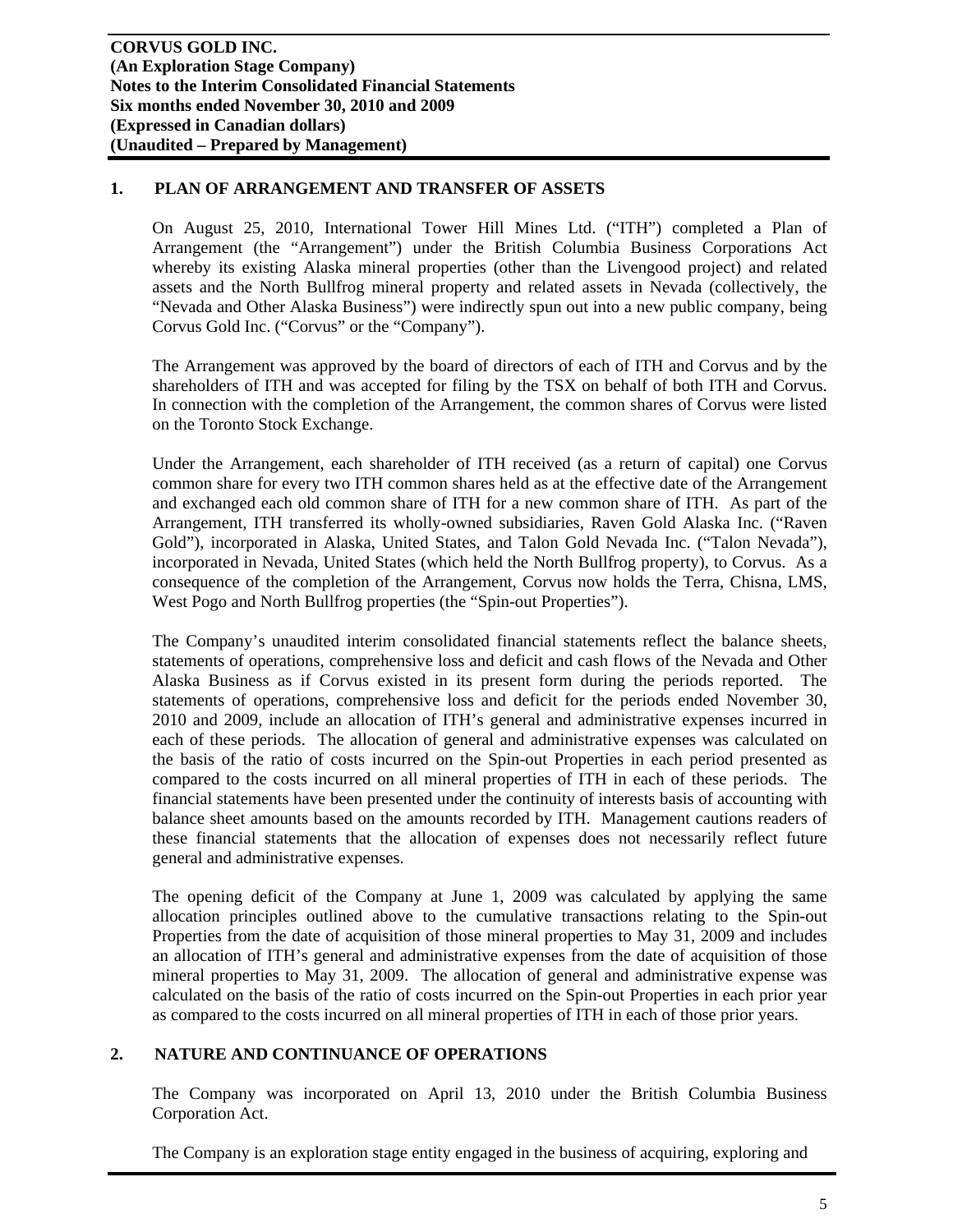## **2. NATURE AND CONTINUANCE OF OPERATIONS (cont'd)**

evaluating mineral properties, and either joint venturing or developing these properties further or disposing of them when the evaluation is completed. At November 30, 2010, the Company was in the exploration stage and had interests in properties in Alaska and Nevada, U.S.A.

The business of mining and exploration involves a high degree of risk and there can be no assurance that current exploration programs will result in profitable mining operations. The Company has no source of revenue, and has significant cash requirements to meet its administrative overhead and maintain its mineral property interests. The recoverability of amounts shown for mineral properties is dependent on several factors. These include the discovery of economically recoverable reserves, the ability of the Company to obtain the necessary financing to complete the development of these properties, and future profitable production or proceeds from disposition of mineral properties. The carrying value of the Company's mineral property interests does not reflect current or future values.

These consolidated financial statements have been prepared in accordance with Canadian generally accepted accounting principles ("GAAP") on a going concern basis, which presume the realization of assets and discharge of liabilities in the normal course of business for the foreseeable future. The Company's ability to continue as a going concern is dependent upon achieving profitable operations and/or obtaining additional financing. The Company has sustained losses from operations, and has an ongoing requirement for capital investment to explore its mineral properties. The Company expects that it will need to raise substantial additional capital to accomplish its business plan over the next several years. The Company expects to seek additional financing through equity financing. There can be no assurance as to the availability or terms upon which such financing might be available.

These consolidated financial statements do not include any adjustments to the amounts and classification of assets and liabilities that might be necessary should the Company be unable to continue in business.

## **3. SIGNIFICANT ACCOUNTING POLICIES**

The following is a summary of the significant accounting policies used by management in the preparation of these consolidated financial statements in accordance with Canadian GAAP.

## **a) Basis of consolidation**

These consolidated financial statements include the accounts of the Company and its whollyowned subsidiaries Talon Nevada (a Nevada corporation) and Raven Gold (an Alaska corporation). All intercompany transactions and balances have been eliminated.

## **b) Basis of presentation**

These consolidated financial statements have been prepared on a carve-out basis from ITH as if the Company had operated as a stand-alone entity during the reporting periods.

Assets, liabilities and equity contributions directly attributable to the Company have been allocated to the Company. Revenues and expenses have generally been allocated based on the allocation of ITH and each subsidiary head office general and administrative expenses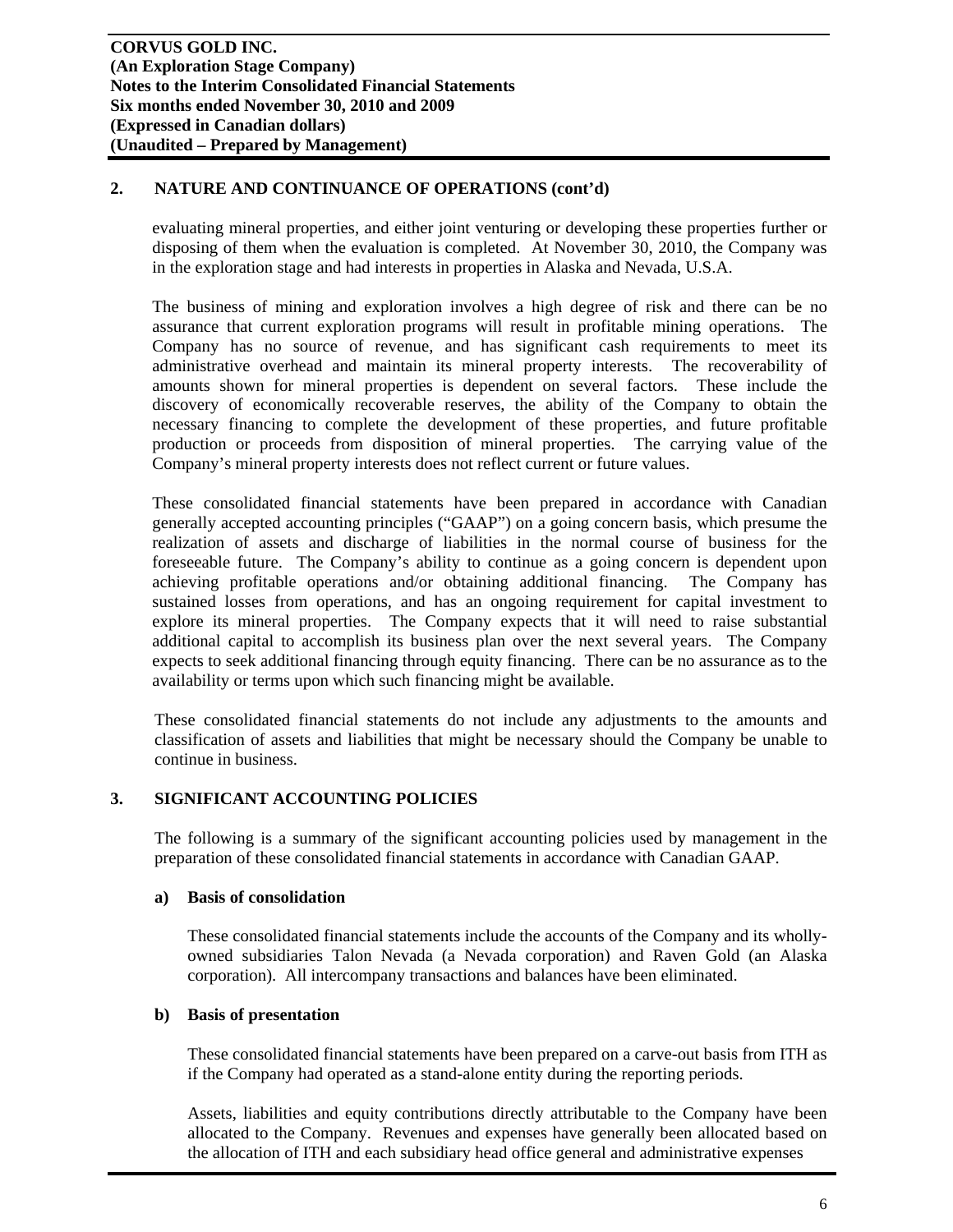### **b) Basis of presentation (cont'd)**

based upon the ratio of costs incurred on the Spin-out Properties in each period presented as compared to the costs incurred on all mineral properties of ITH in each of these periods. Amounts were allocated using management's best estimates in order to provide the most reasonable allocation. As a result of this basis of presentation, these consolidated financial statements may not necessarily be indicative of the results that would have been obtained if the Company had operated as a stand-alone entity, nor are they necessarily indicative of the results for any future periods.

#### **c) Foreign currency translation**

Monetary assets and liabilities are translated at period-end exchange rates; other assets and liabilities have been translated at the rates prevailing at the date of transaction. Revenue and expense items, except for amortization, are translated at the average rate of exchange for the period. Amortization is converted using rates prevailing at dates of acquisition. Gains and losses from foreign currency translation are included in the consolidated statements of operations.

#### **d) Property and equipment**

Property and equipment are stated at cost, net of accumulated amortization. Amortization is recorded over the estimated useful life of the assets at the following annual rates:

Computer equipment  $-$  30% declining balance.

Additions during the period are amortized at one-half the annual rates.

## **e) Mineral properties**

Mineral properties consist of mining claims, leases and options. Acquisition options, leasehold and exploration costs are capitalized and deferred until such time as the property is put into production or the properties are disposed of either through sale or abandonment. If the property is put into production, the costs of acquisition and exploration will be writtenoff over the life of the property, based on estimated economic reserves. Proceeds received from the sale of any interest in a property will first be credited against the carrying value of the property, with any excess included in operations for the period. If a property is abandoned, the property and deferred exploration costs will be written-off to operations in the period of abandonment.

Recorded costs of mineral properties and deferred exploration and development expenditures are not intended to reflect present or future values of mineral properties.

Deferred costs related to mineral property interests are periodically reviewed for impairment. A review for potential impairment is subject to potentially material measurement uncertainty. If a review indicates that a mineral property interest has been impaired the related deferred costs are written-down or written-off.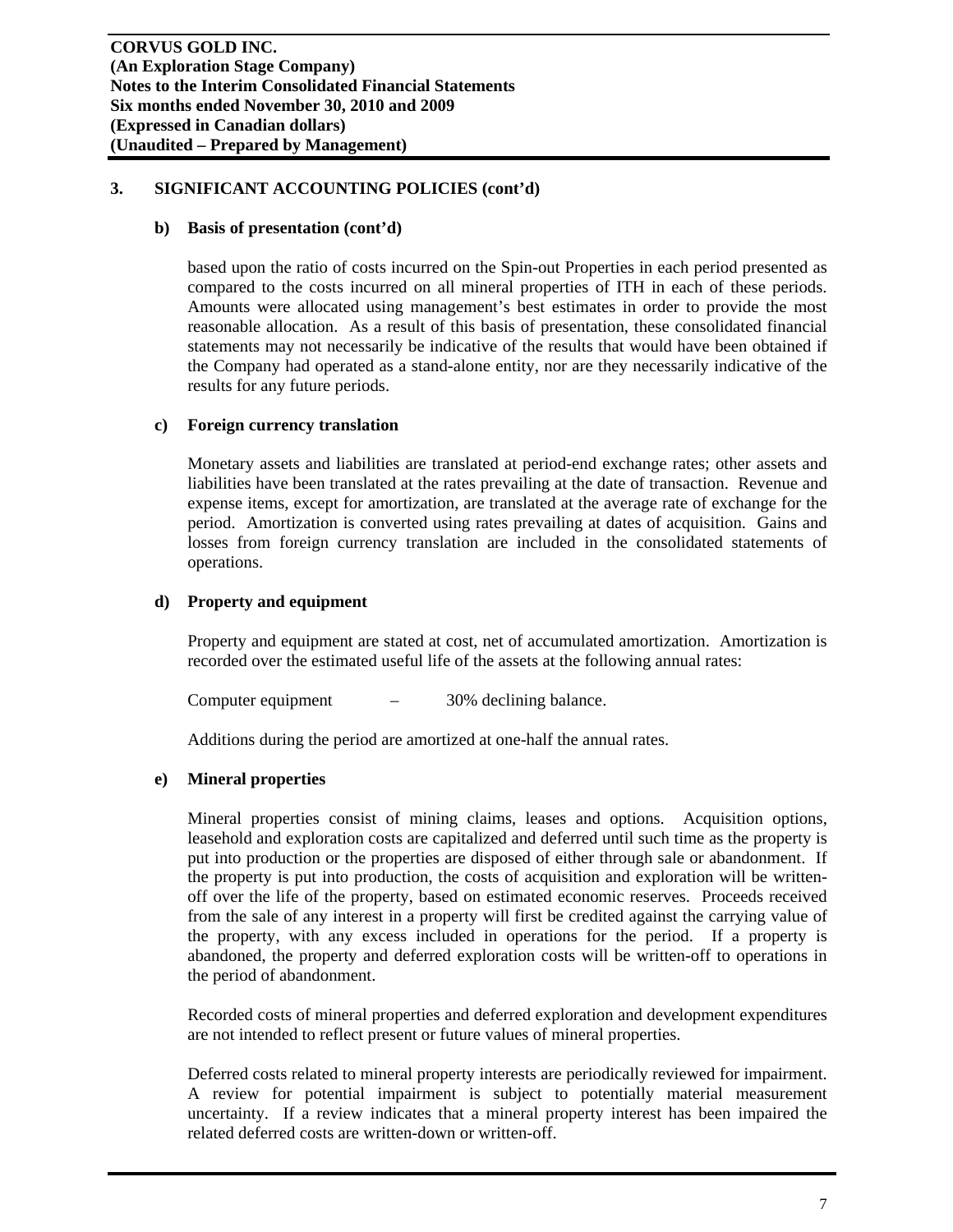## **e) Mineral properties (cont'd)**

Although the Company has taken steps to verify title to mineral properties in which it has an interest, based on industry norms for the current stage of exploration of such properties, these procedures do not guarantee the Company's title. Property title may be subject to unregistered prior agreements and inadvertent non-compliance with regulatory requirements.

## **f) Asset retirement obligations**

Asset retirement obligations are recognized for legal obligations related to the retirement of long-lived tangible assets that arise from the acquisition, construction, development or normal operation of such assets. A liability for an asset retirement obligation is recognized in the period in which it is incurred and when a reasonable estimate of the fair value of the liability can be made with the corresponding asset retirement cost recognized by increasing the carrying amount of the related long-lived asset. The asset retirement cost is subsequently allocated in a rational and systematic method over the underlying asset's useful life. The initial fair value of the liability is accreted, by charges to operations, to its estimated future value.

## **g) Share capital**

The Company has adopted the residual value method with respect to the measurement of shares and warrants issued as private placement units. The residual value method first allocates value to the more easily measurable component based on fair value and then the residual value, if any, to the less easily measurable component.

The fair value of the common shares issued in the private placements was determined to be the more easily measurable component and these were valued at their fair value, as determined by the closing quoted bid price on the announcement date. The balance, if any, was allocated to the attached warrants. Any fair value attributed to the warrants is recorded as warrants.

Share capital issued as non-monetary consideration other than certain related party transactions is recorded at the fair market value of the shares issued, which is determined by the Board of Directors of the Company and is generally based on the trading price of the shares at the time an agreement to issue shares has been reached.

Share issuance costs incurred on the issuance of the Company's shares are charged directly to share capital.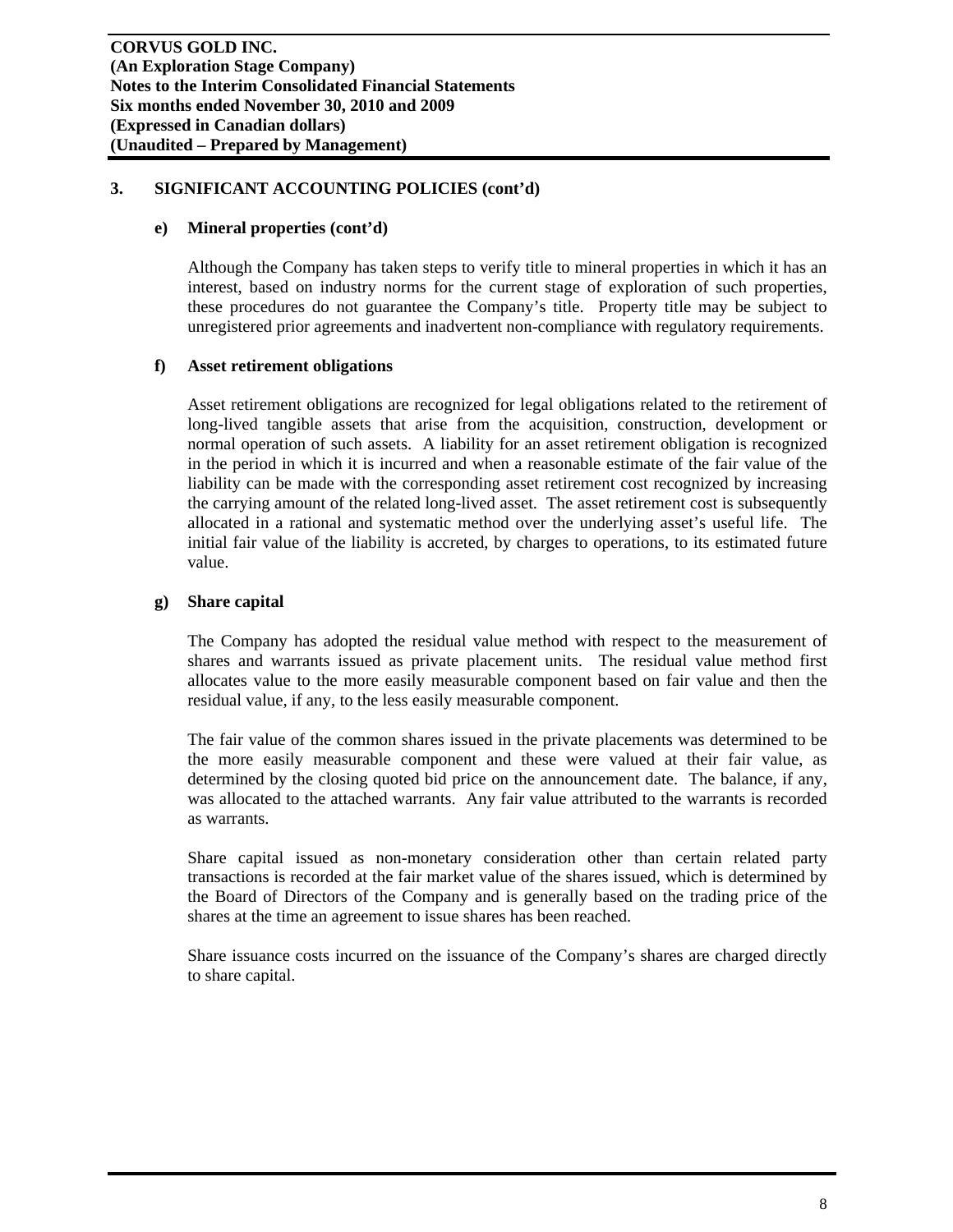#### **h) Loss per share**

Basic loss per share is calculated using the weighted average number of shares outstanding during the year. Diluted loss per share has not been presented separately as the outstanding options and warrants are anti-dilutive for each of the periods presented.

The Company uses the treasury stock method of calculating fully diluted per share amounts whereby any proceeds from the exercise of stock options or other dilutive instruments are assumed to be used to purchase common shares at the average market price during the period.

#### **i) Income tax**

Income taxes are accounted for using the future income tax method. Under this method income taxes are recognized for the estimated income taxes payable for the current period and future income taxes are recognized for temporary differences between the tax and accounting bases of assets and liabilities and for the benefit of losses available to be carried forward for tax purposes that are more likely than not to be realized. Future income tax assets and liabilities are measured using tax rates expected to apply in the years in which the temporary differences are expected to be recovered or settled. To the extent that future income tax assets are not considered more likely than not to be realized, a valuation allowance is recorded.

## **j) Stock-based compensation**

The Company accounts for stock-based compensation ("SBC") using a fair value based method with respect to all stock-based payments measured and recognized, to directors, employees and non-employees. For directors and employees, the fair value of the options is measured at the date of grant. For non-employees, the fair value of the options is measured on the earlier of the date at which the counterparty performance is completed or the date the performance commitment is reached or the date at which the equity instruments are granted if they are fully vested and non-forfeitable. The fair value of the options is accrued and charged either to operations or mineral properties, with the offset credit to contributed surplus. For directors and employees the options are recognized over the vesting period, and for non-employees the options are recognized over the related service period. If and when the stock options are ultimately exercised, the applicable amounts of contributed surplus are transferred to share capital. The Company has not incorporated an estimated forfeiture rate for stock options that will not vest; rather the Company accounts for actual forfeitures as they occur.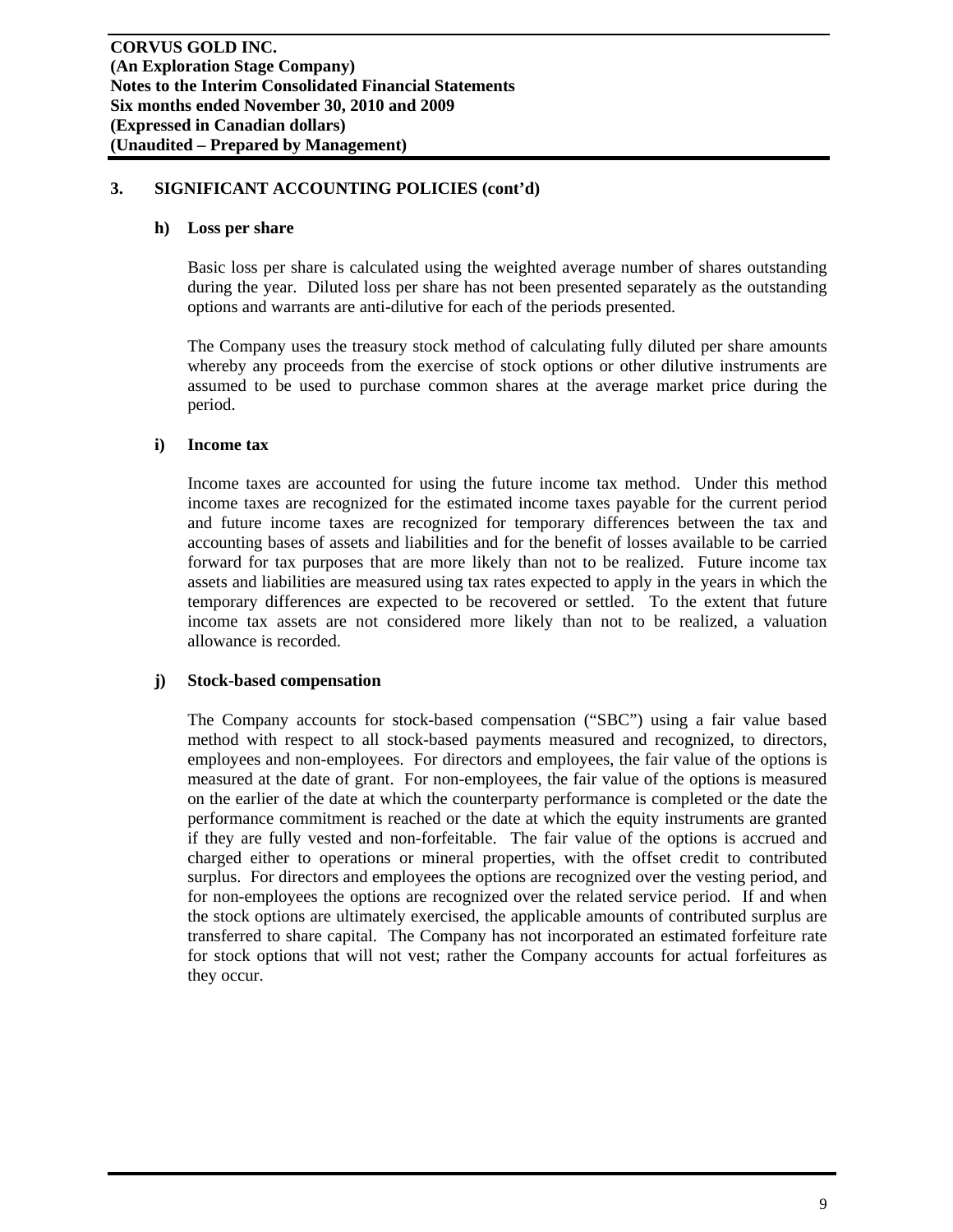### **k) Measurement uncertainty**

The preparation of financial statements in conformity with Canadian GAAP requires management to make estimates and assumptions that affect the reported amount of assets and liabilities and disclosure of contingent liabilities at the date of the financial statements, and the reported amounts of revenues and expenditures during the reporting period. Actual results could differ from those reported.

Significant areas requiring the use of management estimates include the recoverability of mineral properties, the assumptions used in the determination of the fair value of allowance for doubtful accounts, financial instruments and SBC, asset retirement obligation estimates, allocation of administrative expenses on spin-out from ITH, and the determination of the valuation allowance for future income tax assets and accruals. Management believes the estimates are reasonable; however, actual results could differ from those estimates and could impact future results of operations and cash flows.

#### **l) Financial Instruments – Recognition and Measurement; Disclosure and Presentation**

All financial instruments are classified into one of the following five categories: held-fortrading, held-to-maturity, loans and receivables, available-for-sale financial assets, or other financial liabilities. Initial and subsequent measurement and recognition of changes in the value of financial instruments depends on their initial classification. All financial instruments, including derivatives, are included on the balance sheet and are measured at fair market value upon inception with the exception of certain related party transactions. Heldfor-trading financial instruments are measured at fair value and all gains and losses are included in operations in the period in which they arise. Available-for-sale financial assets are measured at fair value with revaluation gains and losses included in other comprehensive income until the asset is removed from the balance sheet. Loans and receivables, held to maturity investments and other financial liabilities are measured at amortized cost using the effective interest method. Gains and losses upon inception, de-recognition, impairment write-downs and foreign exchange translation adjustments are recognized immediately. Transaction costs related to financial instruments will be expensed in the period incurred.

The Company classified its financial instruments as follows:

- Cash is classified as held-for-trading.
- Accounts receivable as other loans and receivables.
- Accounts payable and accrued liabilities are classified as other liabilities.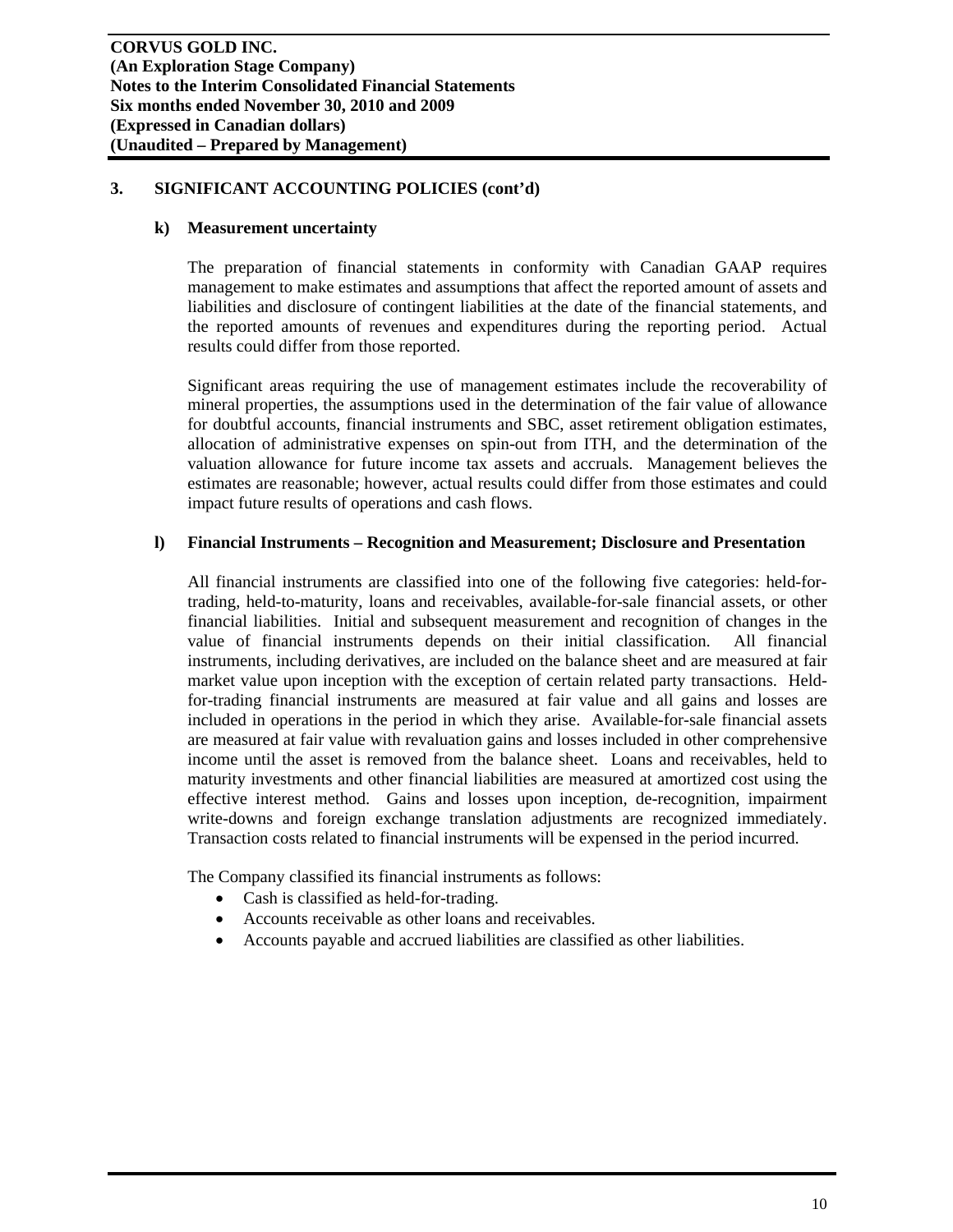## **m) Comprehensive Income**

Comprehensive income is the change in shareholders' equity during a period from transactions and other events from non-owner sources. This standard requires certain gains and losses that would otherwise be recorded as part of the net earnings to be presented in other "comprehensive income" until it is considered appropriate to recognize into net earnings. This standard requires the presentation of comprehensive income, and its components in a separate financial statement that is displayed with the same prominence as the other financial statements. There are no material differences between comprehensive income (loss) and net loss for the periods reported.

## **n) Future accounting changes**

(i) International Financial Reporting Standards ("IFRS")

In 2008, the Canadian Accounting Standards Board ("AcSB") confirmed that the transition to IFRS from Canadian GAAP will be effective for fiscal years beginning on or after January 1, 2011 for publicly accountable enterprises. The Company will therefore be required to present IFRS financial statements for its August 31, 2011 interim consolidated financial statements. The effective date will require the restatement for comparative purposes of amounts reported by the Company for the year ended May 31, 2011. The Company is currently evaluating the impact of the conversion on the Company's consolidated financial statements and is considering accounting policy choices available under IFRS. The Company is currently engaging additional resources to ensure the timely conversion to IFRS.

(ii) Business combinations

In January 2009, the CICA issued Handbook Section 1582, "Business Combinations", which replaces the existing standards. This section establishes the standards for the accounting of business combinations, and states that all assets and liabilities of an acquired business will be recorded at fair value. Estimated obligations for contingent considerations and contingencies will also be recorded at fair value at the acquisition date. The standard also states that acquisition-related costs will be expensed as incurred and that restructuring charges will be expensed in the periods after the acquisition date. This standard is equivalent to IFRS on business combinations. This standard is applied prospectively to business combinations with acquisition dates on or after January 1, 2011. Earlier adoption is permitted. This standard is not expected to be adopted prior to the transition to IFRS.

(iii) Consolidated financial statements

In January 2009, the CICA issued Handbook Section 1601, "Consolidated Financial Statements", which replaces the existing standards. This section establishes the standards for preparing consolidated financial statements and is effective for interim and annual consolidated financial statements beginning on or after January 1, 2011. This standard is not expected to be adopted prior to the transition to IFRS.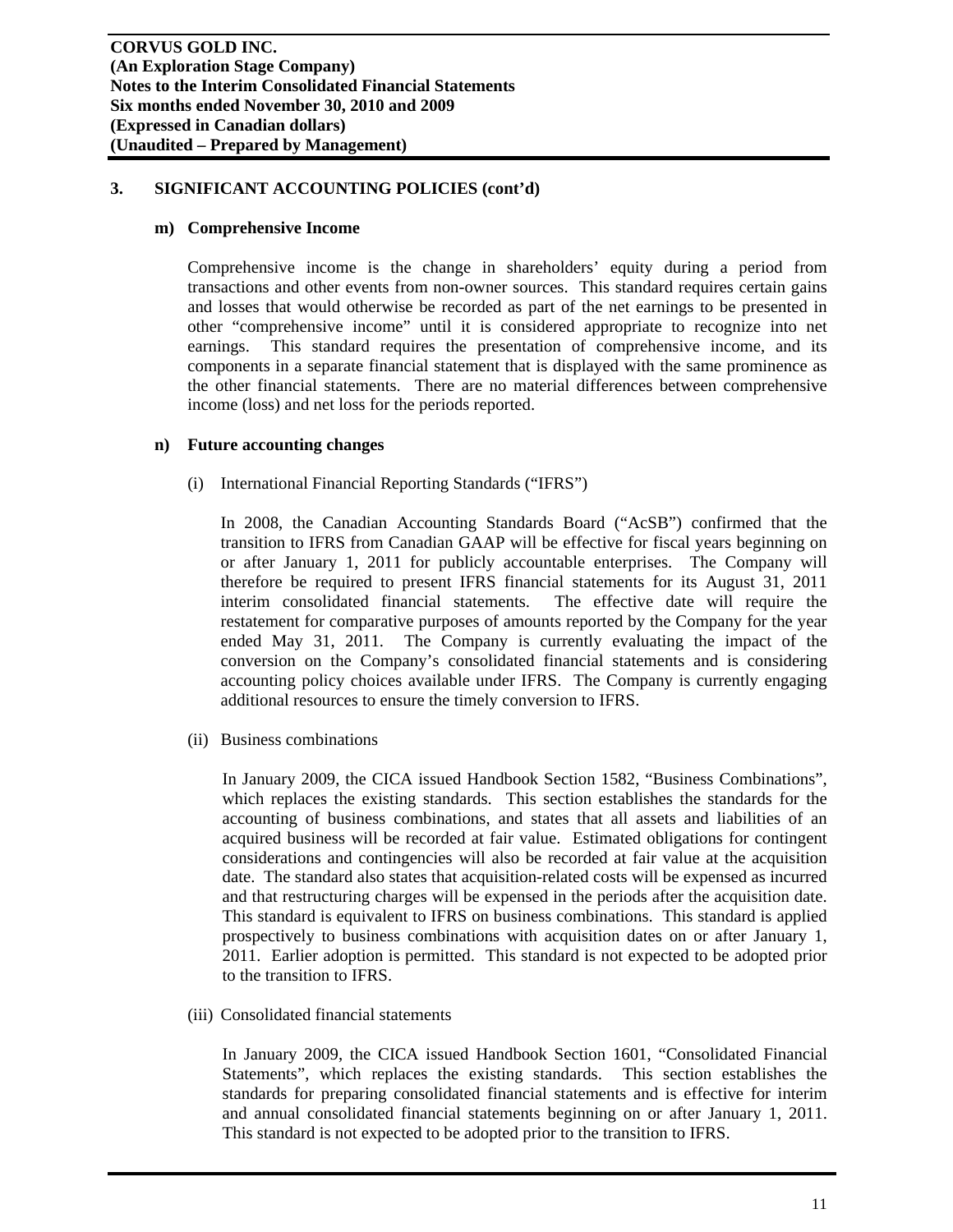### **n) Future accounting changes (cont'd)**

(iv) Non-controlling interests

In January 2009, the CICA issued Handbook Section 1602, "Non-controlling Interests", which establishes standards for the accounting of non-controlling interests of a subsidiary in the preparation of consolidated financial statements subsequent to a business combination. This standard is equivalent to IFRS on consolidated and separate financial statements. This standard is effective for interim and annual consolidated financial statements beginning on or after January 1, 2011. This standard is not expected to be adopted prior to the transition to IFRS.

## **4. RISK MANAGEMENT AND FINANCIAL INSTRUMENTS**

#### *Fair Value of Financial Instruments*

The carrying values of cash, accounts receivable and accounts payable and accrued liabilities approximate their fair values due to the short-term maturity of these financial instruments. The fair values of amounts due to related party have not been disclosed as their fair values cannot be reliably measured since the party is not at arm's length.

The Company's risk exposure and the impact on the Company's financial instruments are summarized below:

## *Fair Value Hierarchy*

Financial instruments recorded at fair value on the Consolidated Balance Sheets are classified using a fair value hierarchy that reflects the significance of the inputs used in making the measurements. The fair value hierarchy has the following levels:

- Level 1 valuation based on quoted prices (unadjusted) in active markets for identical assets or liabilities;
- Level 2 valuation techniques based on inputs other than quoted prices included in level 1 that are observable for the asset or liability, either directly (i.e. as prices) or indirectly (i.e. derived from prices); and
- Level 3 valuation techniques using inputs for the asset or liability that are not based on observable market data (unobservable inputs).

The fair value hierarchy requires the use of observable market inputs whenever such inputs exist. A financial instrument is classified to the lowest level of the hierarchy for which a significant input has been considered in measuring fair value.

The following table presents the financial instruments recorded at fair value in the Consolidated Balance Sheets, classified using the fair value hierarchy described above:

|                               |     | Level                          |                 | ∠evel ′                  | $\degree$ evel $\degree$ |                          |
|-------------------------------|-----|--------------------------------|-----------------|--------------------------|--------------------------|--------------------------|
| $\tilde{\phantom{0}}$<br>Cash | ر ر | $\sim$ $\sim$ $\sim$<br>・・・・・・ | $\sqrt{2}$<br>w | $\overline{\phantom{0}}$ | ۲IJ                      | $\overline{\phantom{0}}$ |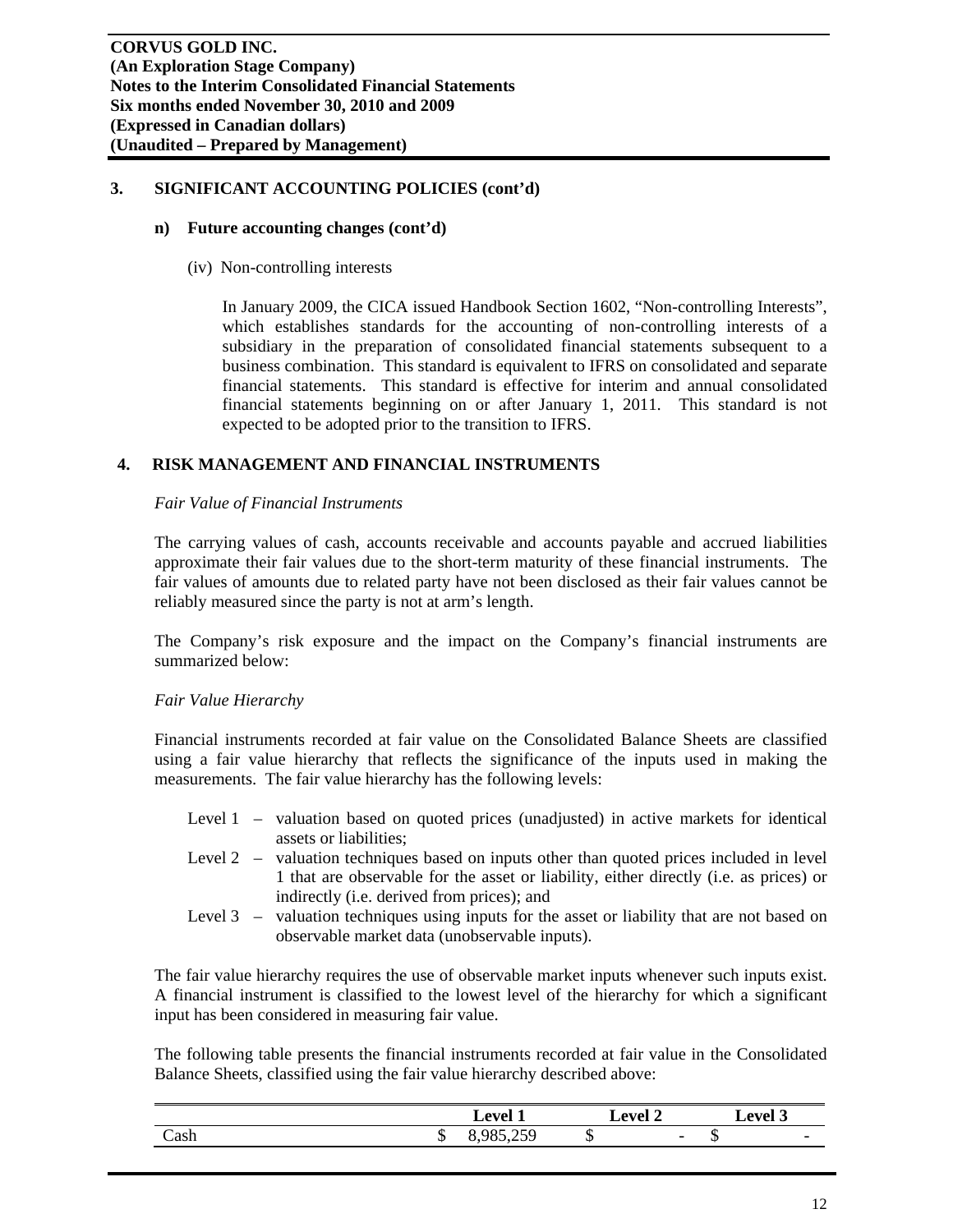## **4. RISK MANAGEMENT AND FINANCIAL INSTRUMENTS (cont'd)**

The Company's risk exposure and the impact on the Company's financial instruments are summarized below:

### **a) Credit risk**

Concentration of credit risk exists with respect to the Company's cash as all amounts are held at a major Canadian financial institution. The Company's concentration of credit risk and maximum exposure thereto in Canada is as follows:

|      | <b>November 30, 2010</b> | May 31, 2010                   |  |  |
|------|--------------------------|--------------------------------|--|--|
| `ash | 8,985,259                | $\overline{\phantom{0}}$<br>ιD |  |  |

The credit risk associated with cash is minimized by ensuring that substantially all Canadian and US dollar amounts are held with a major Canadian financial institution with strong investment-grade rating by a primary ratings agency.

## **b) Liquidity risk**

Liquidity risk is the risk that the Company will not be able to meet its financial obligations as they come due. The Company's approach to managing liquidity risk is to provide reasonable assurance that it will have sufficient funds to meet liabilities when due. The Company manages its liquidity risk by forecasting cash flows from operations and anticipated investing and financing activities. At November 30, 2010, the Company had cash of \$8,985,259, which will be sufficient to meet its obligations related to its accounts payable and accrued liabilities of \$249,481.

All its non-derivative financial liabilities, made up of accounts payable and accrued liabilities, are due within three months of the period end as shown below. The Company does not have any derivative financial liabilities.

|                                             | $0$ to $3$<br>months | $3 \text{ to } 6$<br>months |   | 6 to 12<br>months |                          | Total   |
|---------------------------------------------|----------------------|-----------------------------|---|-------------------|--------------------------|---------|
| Accounts payable and<br>accrued liabilities | 249.481              |                             | - |                   | $\overline{\phantom{a}}$ | 249,481 |

## **c) Market risk**

Market risk is the risk that the fair value or future cash flows of a financial instrument will fluctuate because of changes in market prices. Market risk comprises three types of risk: interest rate risk, foreign currency risk, and other price risk.

(i) Interest rate risk

The Company is not subject to interest rate risk.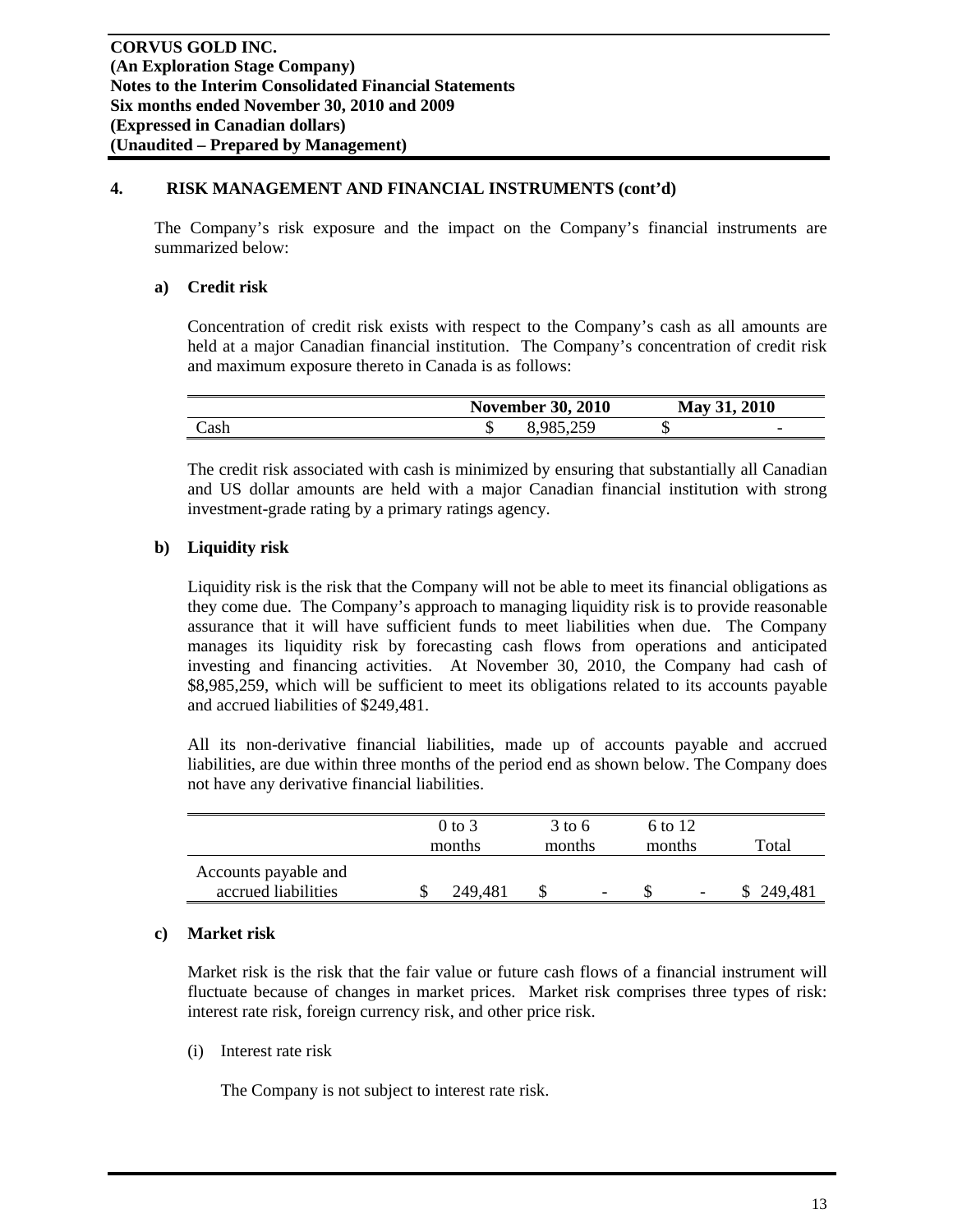## **4. RISK MANAGEMENT AND FINANCIAL INSTRUMENTS (cont'd)**

#### **c) Market risk (cont'd)**

(ii) Foreign currency risk

The Company is exposed to foreign currency risk to the extent that certain monetary financial instruments and other assets are denominated in United States dollars. The Company has not entered into any foreign currency contracts to mitigate this risk, as it believes this risk is minimized by the minimal amount of cash held in United States funds, nor entered into any hedging arrangements with respect to mineral property expenditure commitments denominated in United States dollars. The Company's sensitivity analysis suggests that a consistent 5% change in the absolute rate of exchange for the United States dollars, the foreign currency for which the Company has net assets employed, would affect net assets and foreign exchange gain (loss) by approximately \$132,000. As at November 30, 2010, the Company had the following financial instruments in USD\$:

|                                          | <b>CAD</b> equivalent | USD     |
|------------------------------------------|-----------------------|---------|
| Cash                                     | 214,599               | 209,039 |
| Prepaid Expenses                         | 3,080                 | 3,000   |
| Accounts payable and accrued liabilities | 86,383                | 88,680  |

As at November 30, 2010, USD amounts were converted at a rate of USD 1.00 to CAD 1.0266.

(iii) Other price risk

Other price risk is the risk that the fair value or future cash flows of a financial instrument will fluctuate because of changes in market prices, other than those arising from interest rate risk or foreign exchange risk or commodity price risk. The Company has no financial instruments exposed to such risk.

## **5. PROPERTY AND EQUIPMENT**

|                    | <b>November 30, 2010</b> |                    |                 |  |  |
|--------------------|--------------------------|--------------------|-----------------|--|--|
|                    |                          | <b>Accumulated</b> | <b>Net Book</b> |  |  |
|                    | Cost                     | Amortization       | Value           |  |  |
| Computer equipment |                          | 41.                | ◡               |  |  |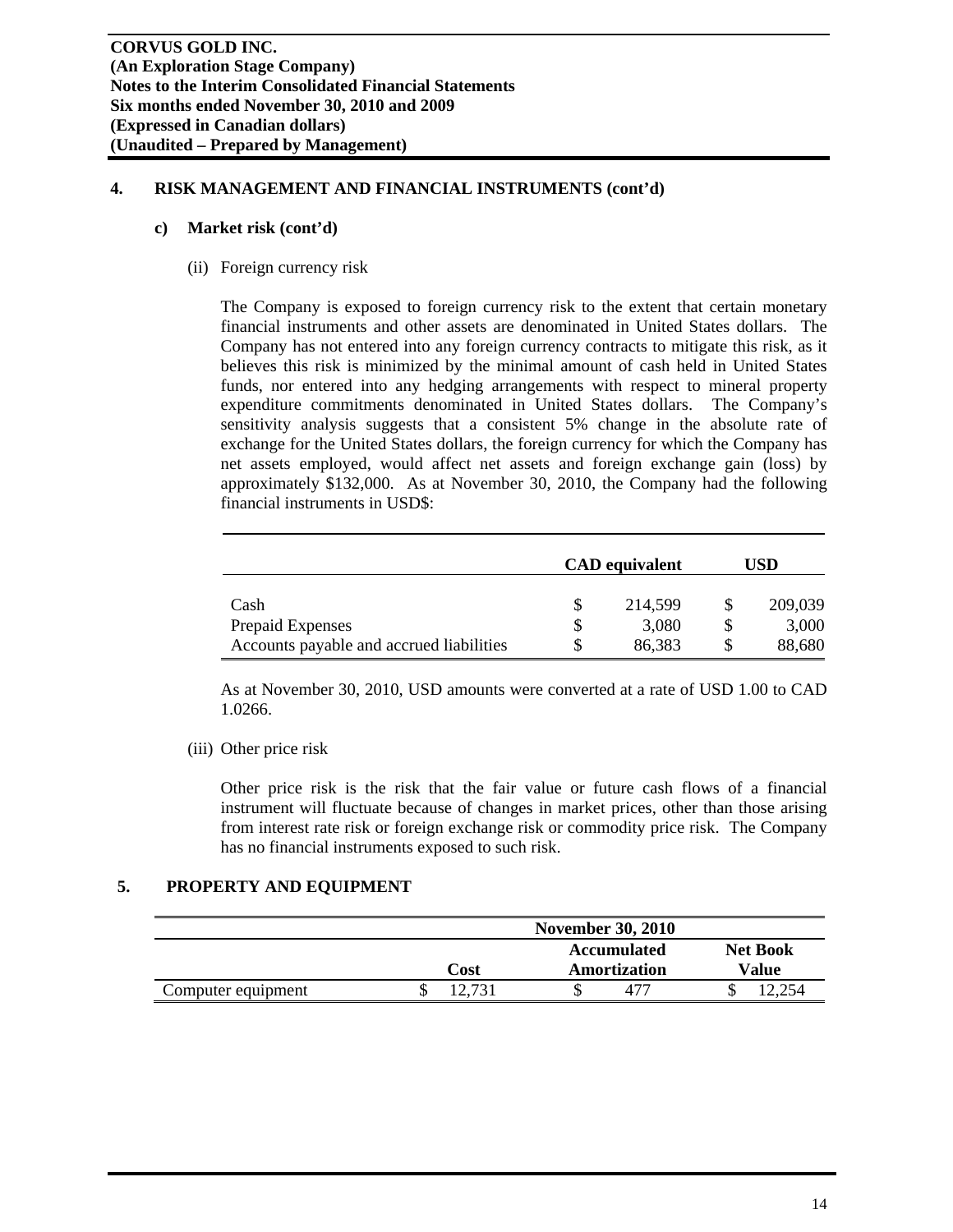#### **6.MINERAL PROPERTIES**

Accumulated costs in respect of mineral tenures and mineral rights owned, leased or under option, consist of the following:

|                                   | West Pogo       | Chisna                    | North Bullfrog  | <b>LMS</b>      | Terra           | <b>Total CAD\$</b> |
|-----------------------------------|-----------------|---------------------------|-----------------|-----------------|-----------------|--------------------|
|                                   | (note 6(a)(ii)) | (note 6(a)(i))            | (note 6(c))     | (note 6(b)(i))  | (note 6(b)(ii)) |                    |
| Balance, May 31, 2009             | \$<br>463,131   | $\mathbb{S}$<br>1,849,613 | \$<br>2,594,580 | \$<br>2,221,208 | \$<br>3,925,881 | \$<br>11,054,413   |
| Acquisition costs:                |                 |                           |                 |                 |                 |                    |
| Cash payments                     |                 |                           | 250,000         |                 |                 | 250,000            |
| Common shares issued              |                 |                           | 801,000         |                 |                 | 801,000            |
|                                   |                 |                           | 1,051,000       |                 |                 | 1,051,000          |
| Deferred exploration costs:       |                 |                           |                 |                 |                 |                    |
| Advance to contractors            |                 | 512,115                   |                 |                 |                 | 512,115            |
| Contract services                 | 5,233           | 1,073,250                 | 96,155          | 16,064          | 30,948          | 1,221,650          |
| Assay                             | 2,680           | 13,960                    | 3,034           |                 |                 | 19,674             |
| Drilling                          |                 |                           |                 |                 |                 |                    |
| Field costs                       | 991             | 40.896                    | 14,865          | 830             | (60, 865)       | (3, 283)           |
| Equipment rental                  | 1,356           | 2,440                     |                 | 3,426           |                 | 7,222              |
| Land maintenance & tenure         | 18,562          | 232,505                   | 88,612          | 27,916          | 164,864         | 532,459            |
| Transportation                    | 8,917           | 29,255                    | 11,796          | 2,158           | 152             | 52,278             |
| Travel                            | 1,798           | 14,216                    |                 |                 |                 | 16,014             |
|                                   | 39,537          | 1,918,637                 | 214,462         | 50.394          | 135,099         | 2,358,129          |
| Total expenditures for the year   | 39,537          | 1,918,637                 | 1,265,462       | 50,394          | 135,099         | 3,409,129          |
| <b>Cost Recovery</b>              |                 | (2,207,003)               |                 |                 | (10, 849)       | (2,217,852)        |
| Balance, May 31, 2010             | 502.668         | 1,561,247                 | 3,860,042       | 2,271,602       | 4,050,131       | 12,245,690         |
| Acquisition costs:                |                 |                           |                 |                 |                 |                    |
| Cash payments                     |                 |                           | 111,121         |                 |                 | 111,121            |
| Common shares issued              |                 |                           |                 |                 |                 |                    |
|                                   |                 |                           | 111,121         |                 |                 |                    |
| Deferred exploration costs:       |                 |                           |                 |                 |                 |                    |
| Advance to contractors            |                 | (486, 452)                | 204,360         |                 |                 | (282,092)          |
| Contract services (note 7)        | 3,680           | 3,165,209                 | 149,009         | 12,376          | 37,317          | 3,367,591          |
| Assay                             |                 | 204,266                   | 51,851          |                 |                 | 256,117            |
| Drilling                          |                 |                           | 10,544          |                 |                 | 10,544             |
| Field costs                       |                 | 263,761                   | 60,933          |                 | 51              | 324,745            |
| Equipment rental                  |                 | 113,200                   |                 |                 |                 | 113,200            |
| Land maintenance & tenure         |                 | 175,065                   | 80,293          | 235             |                 | 255,593            |
| Transportation                    |                 | 22,659                    | 5,933           | 356             | 317             | 29,265             |
| Travel                            | 317             | 396,411                   | 10,437          |                 |                 | 407,165            |
| Operator fee                      |                 | 349,233                   |                 |                 |                 | 349,233            |
|                                   | 3.997           | 4,203,352                 | 573.360         | 12.967          | 37,685          | 4,831,361          |
| Total expenditures for the period | 3,997           | 4,203,352                 | 684,481         | 12,967          | 37,685          | 4,942,482          |
| <b>Cost Recovery</b>              |                 | (3, 499, 156)             |                 |                 |                 | (3,499,156)        |
| Balance. November 30, 2010        | 506,665<br>\$   | \$2,265,443               | \$<br>4.544.523 | \$<br>2.284.569 | 4,087,816<br>\$ | \$<br>13,689,016   |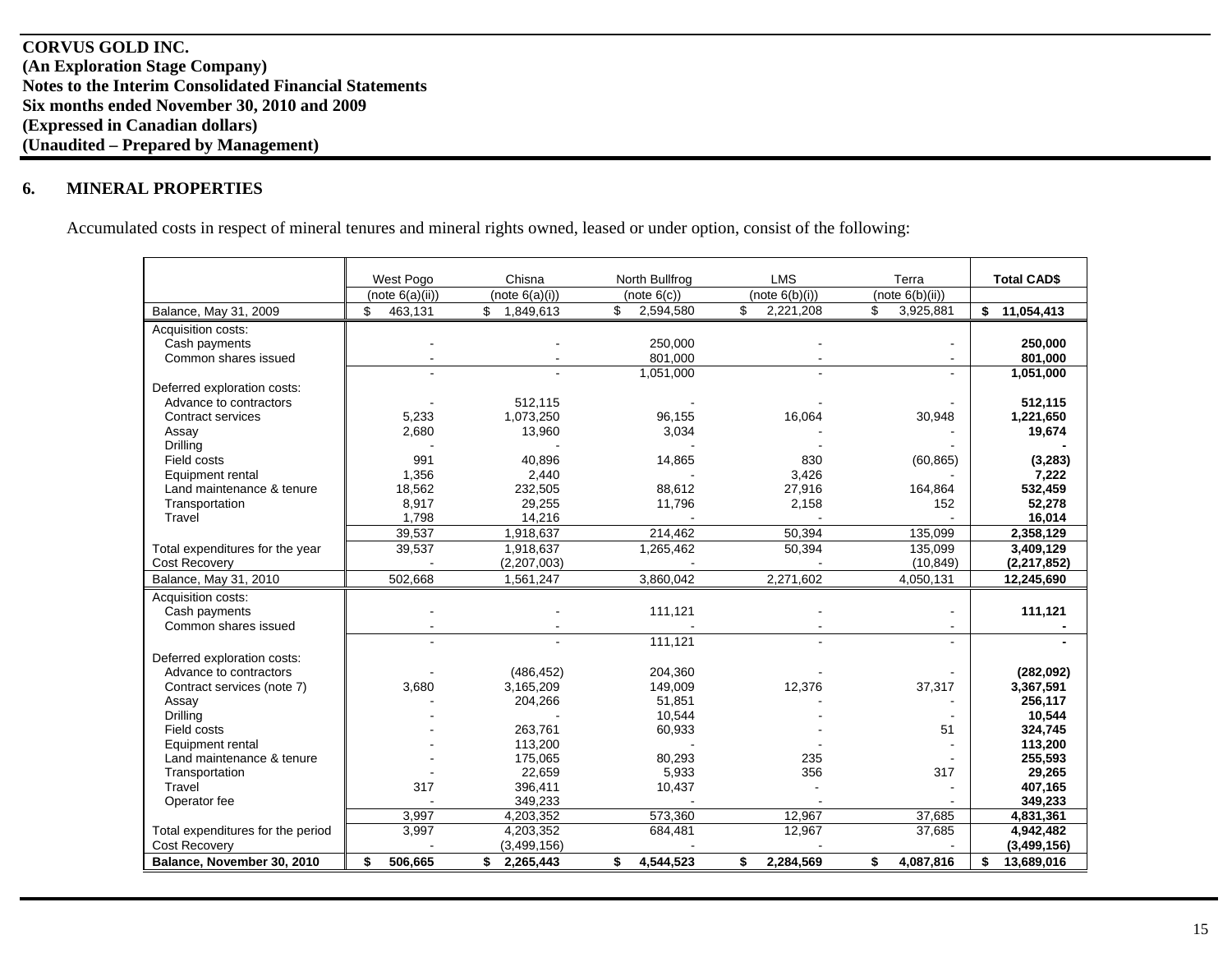Pursuant to the Arrangement, the obligations and interests in the Spin-out Properties under the various property and related agreements have been transferred from ITH to the Company.

## **a) Properties acquired from AngloGold, Alaska**

Pursuant to an Asset Purchase and Sale and Indemnity Agreement dated June 30, 2006, as amended on July 26, 2007, (the "AngloGold Agreement") among ITH, AngloGold Ashanti (U.S.A.) Exploration Inc. ("AngloGold") and Talon Gold Alaska, Inc. (ITH's wholly-owned Alaskan subsidiary) ("Talon Gold") , ITH acquired all of AngloGold's interest in a portfolio of seven mineral exploration projects in Alaska (then aggregating 246 square kilometres) and referred to as the Livengood, Chisna, Gilles, Coffee Dome, West Pogo, Blackshell, and Caribou properties (the "Sale Properties") in consideration of cash payment USD50,000 on August 4, 2006, and the issuance of 5,997,295 ITH common shares, representing approximately 19.99% of ITH's issued shares following the closing of the acquisition and two private placement financings raising an aggregate of \$11,479,348. AngloGold had the right to maintain its percentage equity interest in ITH, on an ongoing basis, provided that such right will terminate if AngloGold's interest falls below 10% at any time after January 1, 2009.

As further consideration for the transfer of the Sale Properties, ITH granted to AngloGold a 90 day right of first offer with respect to the Sale Properties and any additional mineral properties in Alaska in which ITH acquires an interest and which interest ITH proposes to farm out or otherwise dispose of. If AngloGold's equity interest in ITH is reduced to less than 10%, then this right of first offer will terminate. AngloGold's rights to maintain its interest and right of first offer do not apply to the Company or to the Company's mineral properties.

Pursuant to the Arrangement, ITH spun-out the Chisna and West Pogo properties to the Company. Details of the Chisna and West Pogo properties are as follows:

(i) Chisna Property

The Chisna property is located in the eastern Alaska Range, Alaska, and consists of 608 State of Alaska mining claims divided into five blocks (approximately 32,935 hectares total) owned 100% by the Company pursuant to an agreement dated July 8, 2010 between Talon Gold, as vendor, and Raven Gold, as purchaser, which closed effective upon the completion of the Arrangement.

On November 2, 2009, ITH and Talon Gold entered into an agreement (as amended) with Ocean Park Ventures Corp. ("OPV"). Pursuant to the agreement, an Alaskan subsidiary of OPV ("Subco") and Raven Gold, an Alaskan subsidiary of the Company, formed a joint venture (the "OPV/Raven JV") for the purpose of exploring and developing the Chisna property.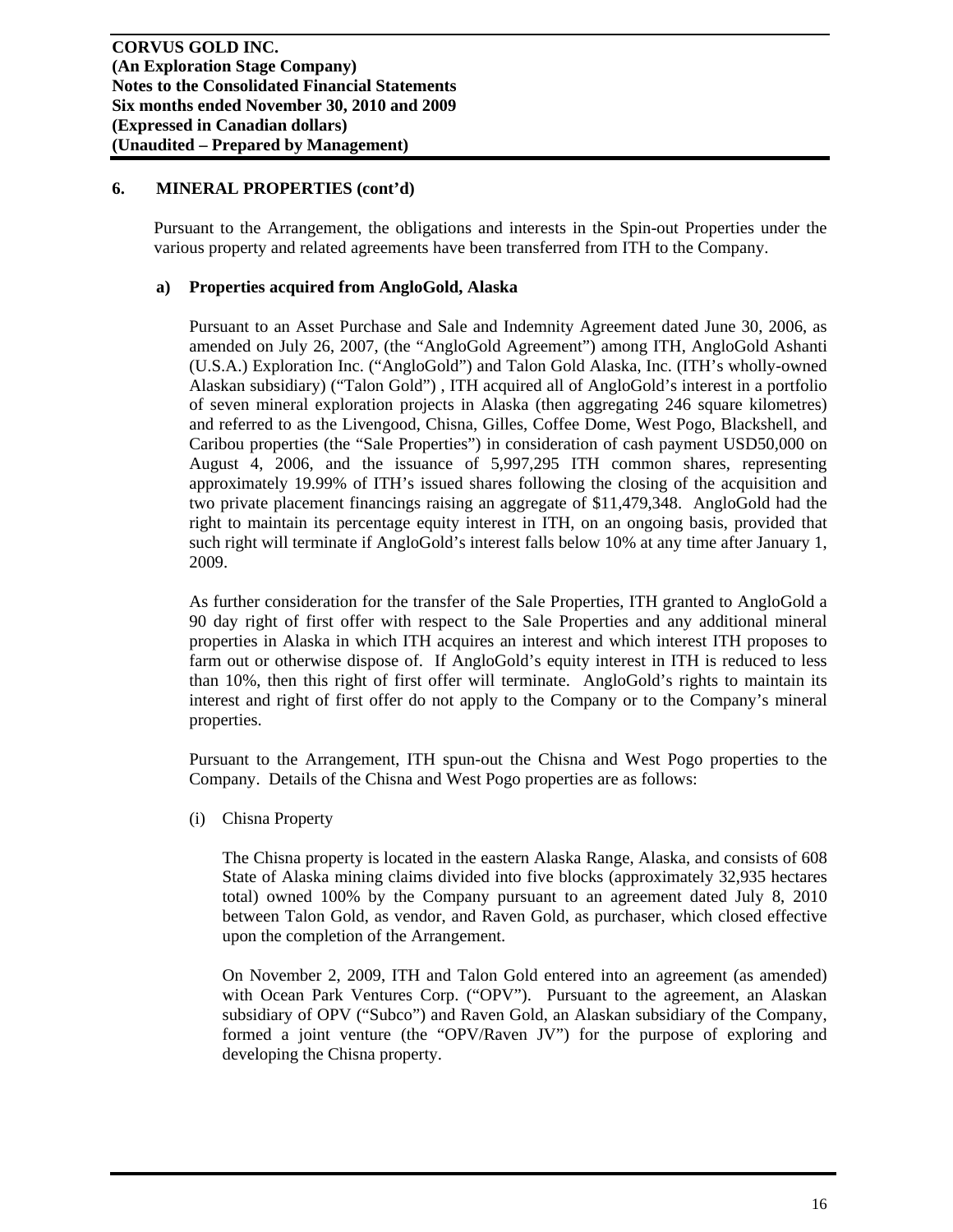#### **a) Properties acquired from AngloGold, Alaska (cont'd)**

(i) Chisna Property (cont'd)

The initial interests of Subco and Raven Gold in the OPV/Raven JV are 51% and 49% respectively. Raven Gold's initial contribution to the OPV/Raven JV will be its interest in the Chisna Project. Subco's contribution to the OPV/Raven JV will be funding for the OPV/Raven JV totalling USD 20,000,000 over five years; of which USD 5,000,000 must be provided during the first year. The first year amount is reduced to USD 2,000,000 if, at any time during such year, the London PM gold fix price and the LME closing copper price are each below USD 700/oz and USD 1.70/lb, respectively, for a period of ten consecutive trading days. If Subco fails to fund any portion of the initial USD 5,000,000 (or USD 2,000,000 as applicable) in the first year, Raven Gold will be entitled to terminate the OPV/Raven JV and OPV and Subco will be jointly indebted to Raven Gold for the difference between USD 5,000,000 (or USD 2,000,000 as applicable) and the amount actually funded. Subco has funded the required USD 5,000,000.

Raven Gold will be the operator of the OPV/Raven JV during the first two years. After two years, Subco will be entitled to assume the operatorship of the OPV/Raven JV and to maintain operatorship until and unless it ceases to hold a majority interest in the OPV/Raven JV. Any work program proposed by the operator will be subject to approval by the five member OPV/Raven JV management committee. After Subco has completed its USD 20,000,000 initial contribution, the OPV/Raven JV participant with the greatest interest in the OPV/Raven JV will be entitled to nominate three members of the management committee.

If Subco funds the entire required USD 20,000,000 within five year period, it will have the option to acquire a further 19% interest in the OPV/Raven JV by producing a positive bankable feasibility study in respect of the Chisna Project within five years after electing to exercise such option, and by funding and additional exploration required to produce such a study. The feasibility study must support a mining operation at a minimum level of 300,000 ounces per year of gold equivalent production. If Subco does not fund the entire required USD 20,000,000 within five year period, then Subco will be deemed to have withdrawn from the OPV/Raven JV and will thereafter have no residual interest in the Chisna property.

In consideration for the ITH providing the resources for Raven Gold to enter into the OPV/Raven JV, OPV is required to issue 200,000 common shares (received on March 15, 2010) to ITH following satisfaction of the conditions precedent to the formation of the OPV/Raven JV and an additional 200,000 shares each anniversary thereafter, to a total of 1,000,000 shares, provided the OPV/Raven JV is in good standing.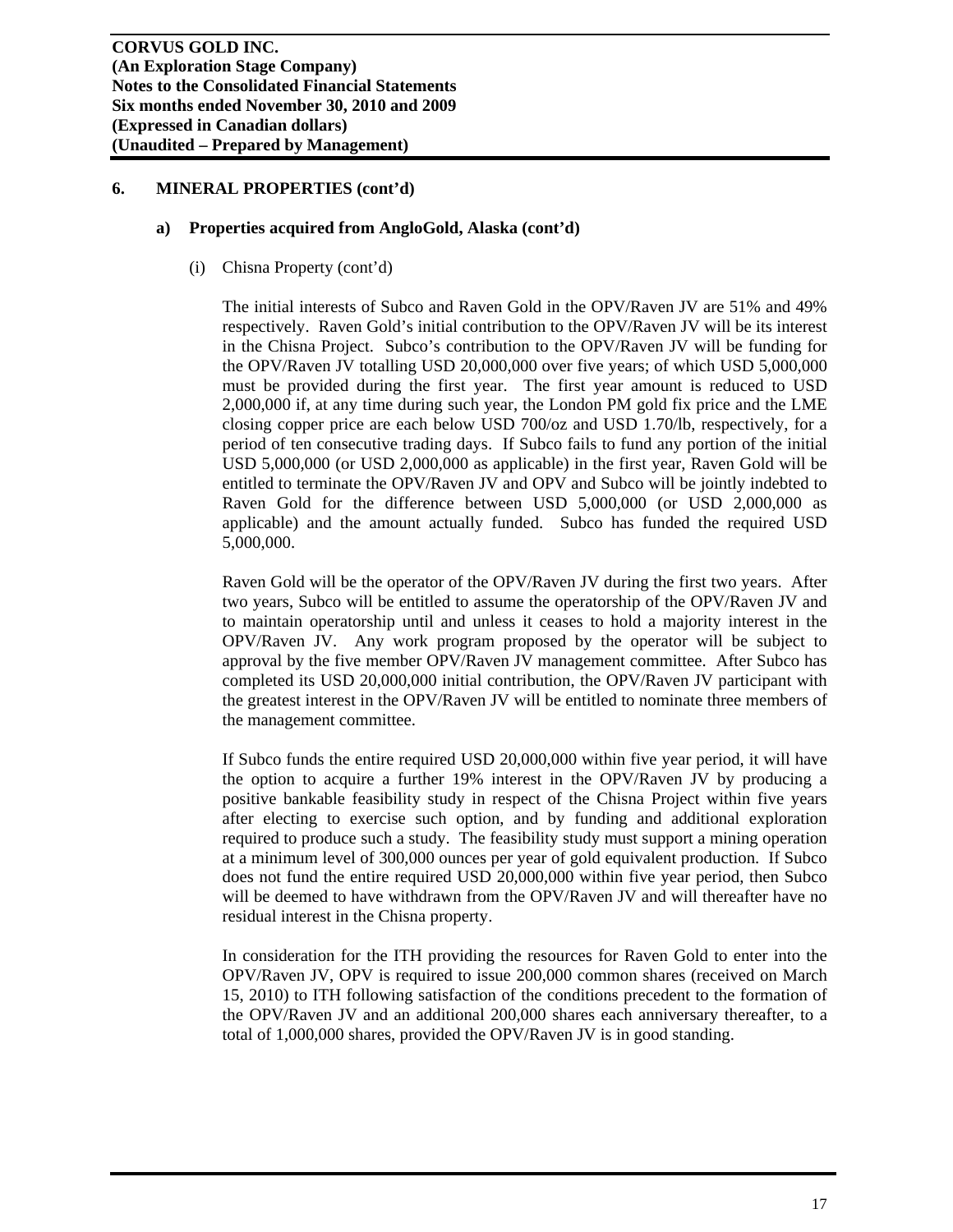#### **a) Properties acquired from AngloGold, Alaska (cont'd)**

(i) Chisna Property (cont'd)

The formation of the OPV/Raven JV, and the rights of OPV/Subco under the OPV/Raven JV Agreement, were subject to a pre-emptive right in favour of AngloGold under the AngloGold Agreement, which was waived by AngloGold on November 17, 2009. Consequently, Subco and Raven Gold proceeded with the OPV/Raven JV, and will be bound by the existing Indemnity and Pre-emptive Rights Agreement among AngloGold, ITH and Talon Gold, as provided for in the AngloGold Agreement. The principal effect of that agreement on the OPV/Raven JV will be indemnity provisions relating to the Chisna Project, and AngloGold will have no further pre-emptive right in respect of the Chisna Project.

The formation of the OPV/Raven JV was accepted for filing by the TSXV on behalf of OPV on March 15, 2010 and ITH received the initial 200,000 common shares of OPV required under the November 2, 2009 OPV/Raven JV Agreement. As at November 30, 2010, the Company has received USD 5,000,000 from OPV toward its initial contribution. As Operator, Raven Gold is entitled to earn an operator's fee. For the period ended November 30, 2010, Raven Gold earned a total of \$349,233 (2009 - \$Nil) in Operator fee income. This amount remains outstanding as at November 30, 2010.

On March 20, 2010, Raven Gold entered into a Mineral Exploration Agreement with Option to Lease with Ahtna Incorporated ("Ahtna"), an Alaska Native Regional Corporation, concerning approximately 26,516 hectares of fee simple lands in the Athell Area of Alaska surrounding portions of the Chisna project (the "Ahtna Agreement"). Pursuant to the agreement, Ahtna has consented to the transfer of Raven Gold's rights to the OPV/Raven JV. Further consent will be required if Raven Gold ceases to be the operator under the OPV/Raven JV.

The key terms of the Ahtna Agreement include the following:

- exclusive right to explore, and the option to enter into a mining lease to develop and mine, the subject lands for a six-year period.
- annual option payments of USD 1.00 USD 1.25 per acre.
- minimum exploration expenditures of USD 4.00 USD 8.00 per acre, provided that if the agreement is not terminated at the end of any option year, the exploration expenditures for the next year become a firm commitment.
- at the end of the third year, Raven Gold will release at least 50% of the original lands subject to the agreement.
- preferential contracting, hiring and training practice for Ahtna shareholders or designees.
- scholarship contributions to the Ahtna Heritage Foundation (USD 10,000/year, subject to increase for inflation).
- all surface work subject to Ahtna archaeological and cultural clearance.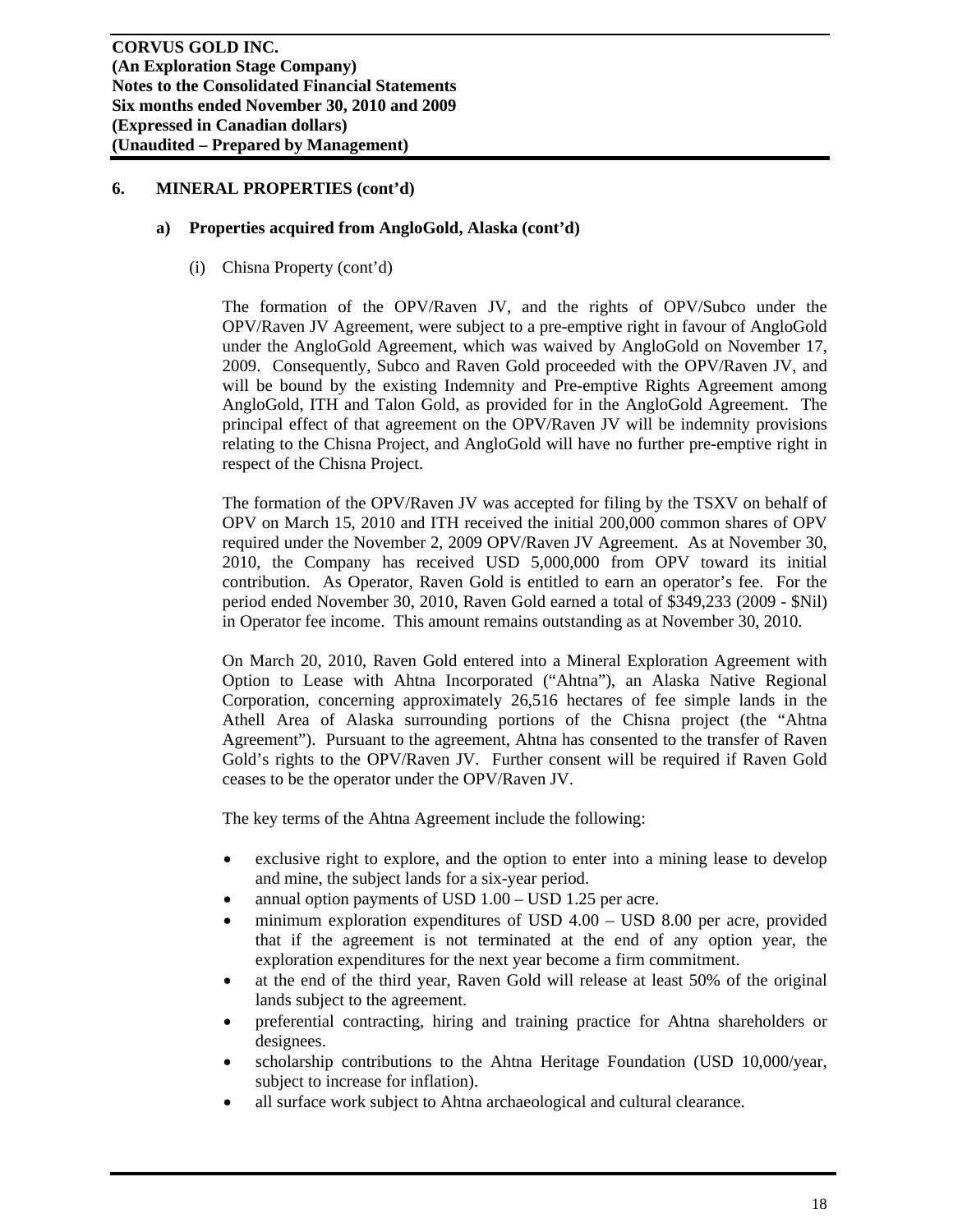#### **a) Properties acquired from AngloGold, Alaska (cont'd)**

(i) Chisna Property (cont'd)

Upon Raven Gold having expended an aggregate of USD 1,000,000 (including 2,500 feet of core drilling) and having completed a feasibility study over some or all of the land subject to the exploration agreement within the six year term of the Ahtna Agreement, Raven Gold has the option to enter into a mining lease. The key terms of the mining lease include:

- exclusive mining rights for an initial term of ten years and so long thereafter as commercial production continues.
- minimum exploration expenditures of USD 4.00 USD 9.00 per acre subject to the lease until commercial production is achieved, escalating over time.
- advance minimum royalty payments of USD 6.00 USD 12.00 per acre escalating over time (50% deductible from production royalties)
- NSR production royalties for gold and silver scaled from 2.5% (gold price USD 550 per ounce or less) to 14% (gold price USD 1,900 per ounce or higher). 2.5% on base metals and 3% on all minerals other than gold, silver or base metals.
- in the event Raven Gold acquires rights to minerals within the area subject to the lease, the acquired minerals lands are subject to a production royalty in favour of Ahtna of 2% of the gross value of any gold and silver and a NSR of 1% on base metals.
- Ahtna is also entitled to receive an amount by which 20% of the net profits realized by Raven Gold from its mining operations on Ahtna minerals (10% in the case of non-Ahtna minerals) in any year exceed the aggregate royalties paid by Raven Gold to Ahtna in that year.
- Ahtna has the right to acquire a working interest in the lands subject to the lease, which is to be greater than or equal to 10% but not more than 15%, upon Raven Gold having made a production decision, and in consideration, Ahtna will be required to fund ongoing operations after such exercise in an amount equal to 200% of Athna's percentage share of the pre-production expenditures incurred by Raven Gold (not including advance minimum royalty payments to Ahtna). Should Athna exercise such option, it would become a participant in the OPV/Raven JV.
- (ii) West Pogo Property

The West Pogo property is located approximately 50 kilometres north of Delta Junction, Alaska, and consists of 96 State of Alaska mining claims (1,944 hectares) owned 100% by the Company pursuant to an agreement dated July 8, 2010 between Talon Gold, as vendor, and Raven Gold, as purchaser, which closed effective upon the completion of the Arrangement.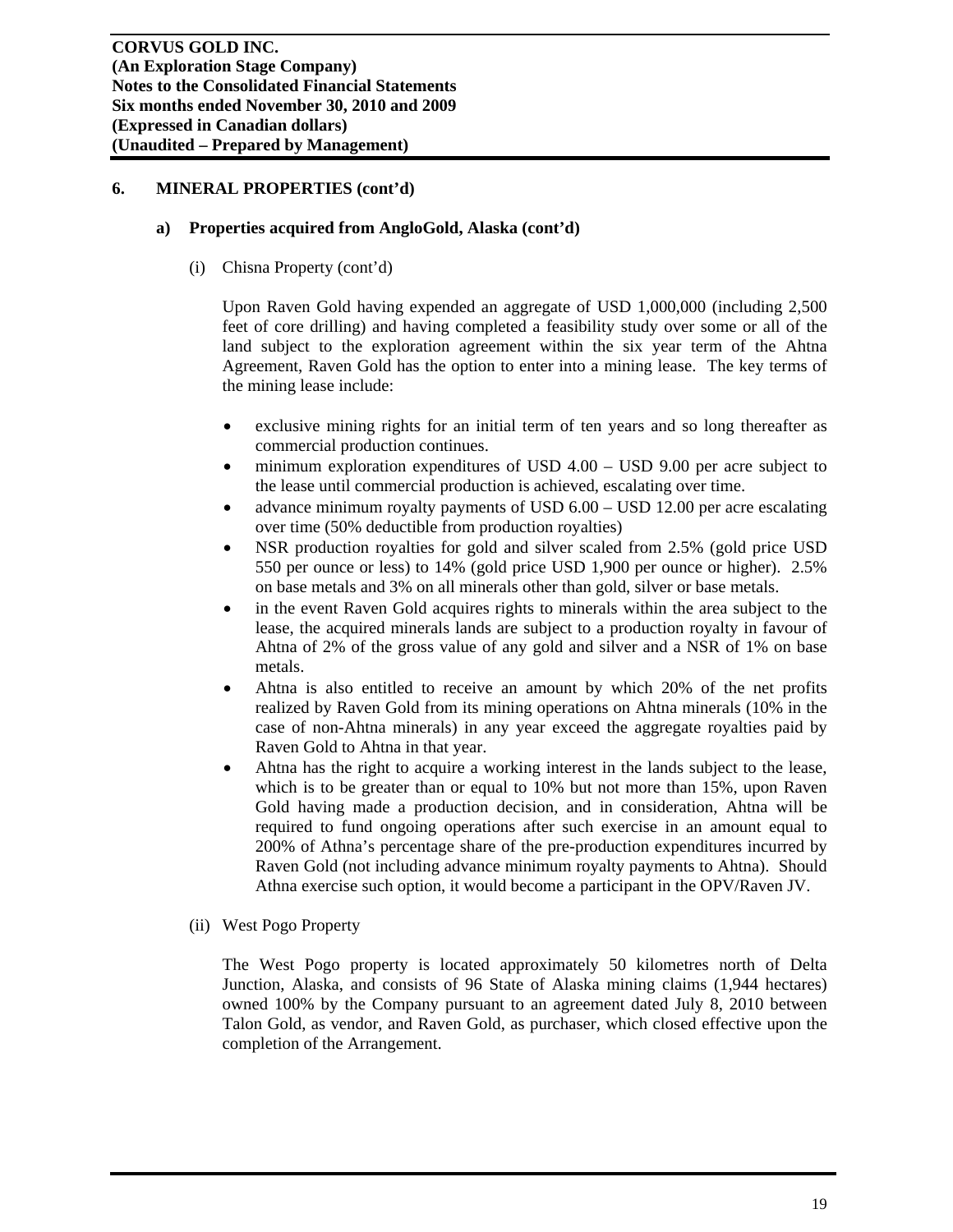#### **a) Properties acquired from AngloGold, Alaska (cont'd)**

(ii) West Pogo Property (cont'd)

On March 24, 2010, ITH entered into a binding letter of intent with First Star Resources Inc. ("First Star") in connection with the West Pogo Property (the "WP LOI"). Under the terms of the WP LOI, a US subsidiary of First Star ("First Star US") has the ability to earn an initial 55% interest, and a second option to earn a further 45%, for a total of 100% interest. To earn the 55% interest, First Star US is required to expend USD 2,800,000 in exploration expenditures. To acquire a 100% ownership, First Star will fund the project through to an advanced exploration stage by spending a further USD 2,000,000 prior to December 31, 2015, or by producing, filing and having accepted by the TSXV a NI 43-101 compliant inferred resources of 1,000,000 ounces of gold using a 0.5g/t cut-off grade, whichever costs less. An NSR royalty of 3% or 4% on gold/silver and 1% on all other producers will be payable to Raven Gold. The royalty can be reduced by 1% by paying Raven Gold USD 3,000,000. In pursuance of the WP LOI, Raven and First Star US have entered into an earn-in agreement dated August 16, 2010. In consideration for ITH providing the resources to allow Raven Gold to enter into the WP LOI, First Star or First Star US is required to pay USD 250,000 to ITH (ITH received USD 10,000 on April 9, 2010 and USD 20,000 on July 14, 2010). If either First Star US does not complete the expenditures, or if the required payments to ITH are not made, First Star US will be deemed to have withdrawn from the agreement and will thereafter have no residual interest in the West Pogo Property.

## **b) Properties optioned from AngloGold, Alaska**

In conjunction with the closing of the acquisition of the Sale Properties, ITH entered into an option/joint venture with AngloGold with respect to two additional mineral projects in Alaska, referred to as the LMS and the Terra properties (the "Optioned Properties").

Pursuant to the Arrangement, ITH spun-out the LMS and Terra properties to the Company. Details of the LMS and Terra properties are as follows:

(i) LMS Property

The LMS property consists of 92 State of Alaska unpatented lode mining claims (5,691 hectares) now owned 100% by the Company pursuant to an agreement dated July 8, 2010 between Talon Gold, as vendor, and Raven Gold, as purchaser, which closed effective upon the completion of the Arrangement.

With respect to the LMS Property, ITH had the right to earn a 60% interest by incurring aggregate exploration expenditures of USD 3,000,000 by January 30, 2010 (incurred), of which ITH has committed to incur minimum exploration expenditures of USD 1,000,000 during the 2006 calendar year and of USD 750,000 during the 2007 calendar year.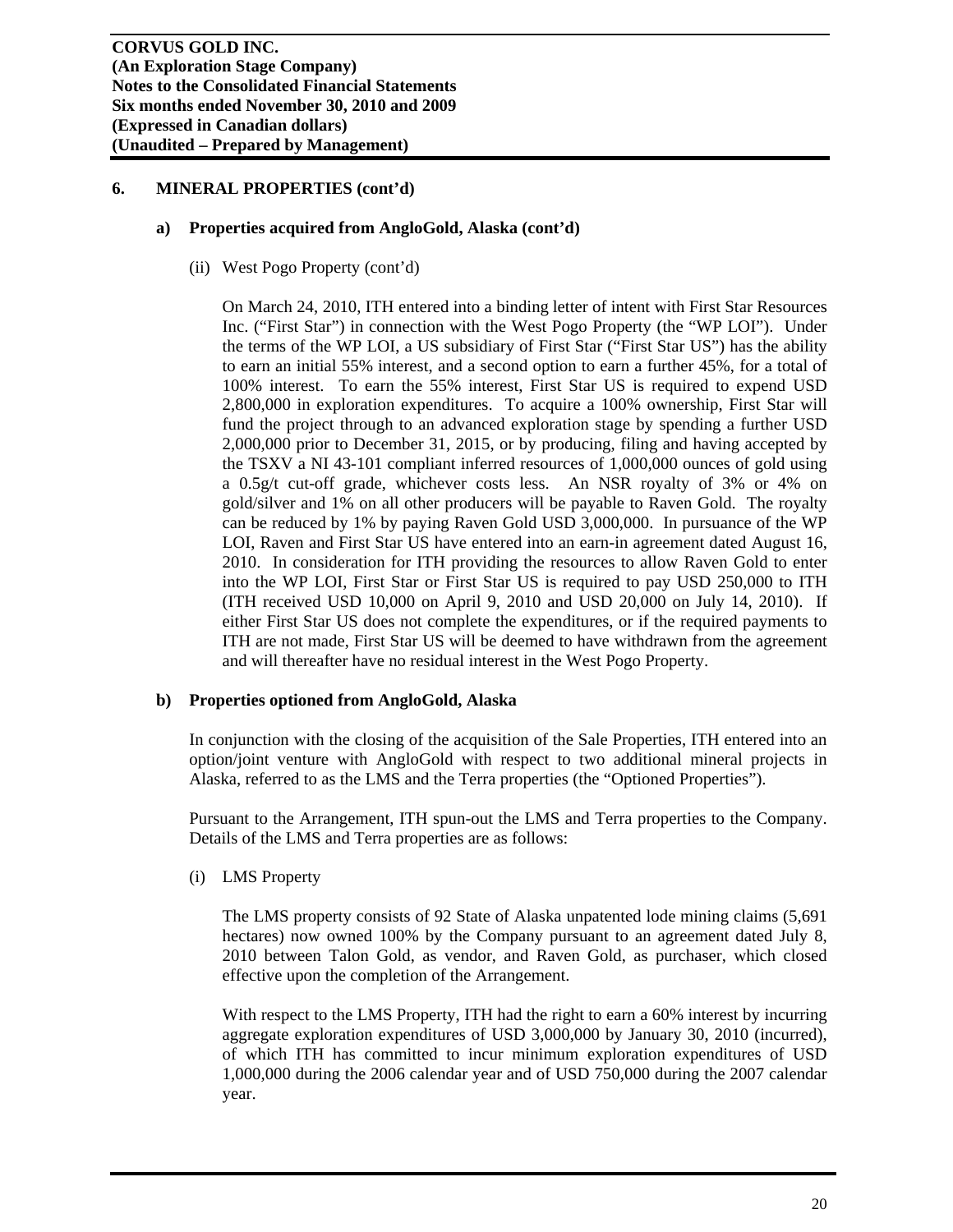#### **b) Properties optioned from AngloGold, Alaska (cont'd)**

(i) LMS Property (cont'd)

Upon ITH having earned its 60% interest in the LMS Property, AngloGold had the right to re-acquire a 20% interest (for an aggregate 60% interest) and become manager of the joint venture by incurring a further USD 4,000,000 in exploration expenditures over a further two years.

On June 10, 2008, ITH entered into an agreement to acquire all of the interest of AngloGold in the Terra and LMS Properties, plus certain other AngloGold rights on the Gilles and West Pogo Properties, for the purchase price of \$751,500 to be satisfied by the issuance of 450,000 shares of ITH to AngloGold (issued). The transaction was approved by NYSE Alternext-US Stock Exchange on July 31, 2008 and by the TSXV on September 10, 2008.

On March 24, 2010, ITH entered into a binding letter of intent (the "LMS LOI") with First Star, in connection with the LMS Property. Under the terms of the LMS LOI, First Star US has the ability to earn an initial 55% interest, and a second option to earn a further 45%, for a total 100% interest. To earn the 55% interest, First Star US is required to expend USD 3,500,000 on exploration. To acquire a 100% ownership, First Star US is required to fund the project through to an advanced exploration stage by spending a further USD 3,000,000 prior to December 31, 2015, or by producing, filing and having accepted by the TSXV a NI 43-101 compliant inferred of 2,000,000 ounces of gold using a 0.5g/t cutoff grade, whichever costs less. An NSR royalty of 3% or 4% on gold/silver and 1% on all other products will be payable to Raven. The royalty can be reduced by 1% by paying Raven Gold USD 3,000,000. In pursuance of the LMS LOI, Raven and First Star US have entered into an earn-in agreement dated August 16, 2010. In consideration for ITH providing the resources to allow Raven Gold to enter into the WP LOI, First Star or First Star US is required to pay USD 280,000 (ITH received USD 10,000 on April 9, 2010 and USD 30,000 on July 14, 2010) and. If either First Star US does not complete the expenditures, or if the required payments to ITH are not made, First Star US will be deemed to have withdrawn from the agreement and will thereafter have no residual interest in the LMS Property.

(ii) Terra Property

The Terra Property now consists of 235 State of Alaska unpatented lode mining claims (15,552 hectares) held by the Company and 5 State of Alaska unpatented lode mining claims (324 hectares) leased from an individual. The lease requires a payment on execution of USD 25,000 (paid), and advance minimum royalties of USD 25,000 on or before March 22, 2006 (paid), USD 50,000 on or before March 22, 2007 (paid), USD 75,000 on or before March 22, 2008 (paid), USD 100,000 on or before March 22, 2009 (paid) and each subsequent March 22 until March 22, 2015 (paid USD 100,000 on February 2, 2010), and thereafter USD 125,000 until the expiry of the lease (all of which are recoverable from production royalties). The lessor is entitled to receive a NSR production royalty on gold equal to 3.0% if the gold price is USD 450 per ounce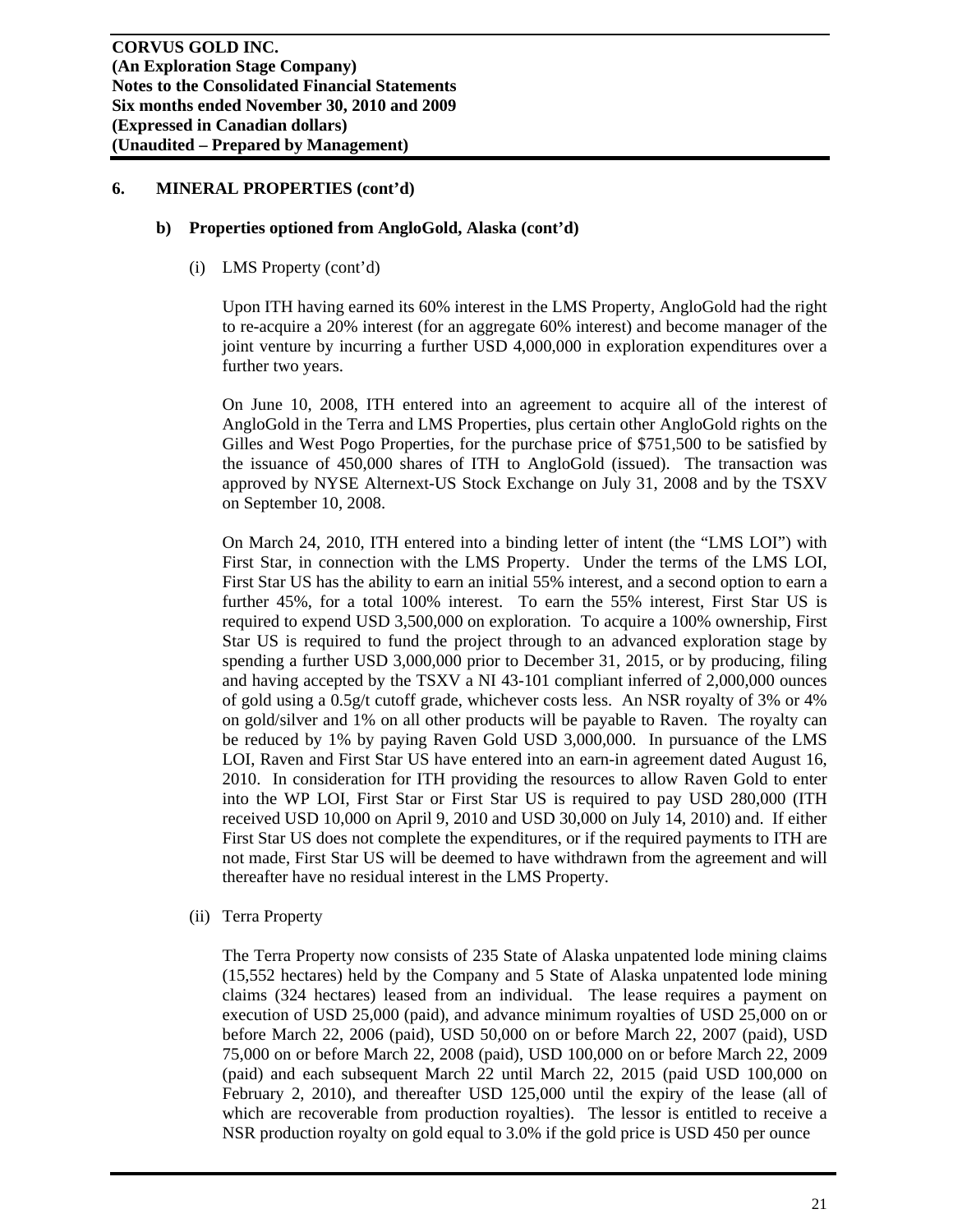#### **b) Properties optioned from AngloGold, Alaska (cont'd)**

(ii) Terra Property (cont'd)

or lower and 4% if the gold price is USD 450 per ounce or higher, plus a NSR royalty of 4% on all other mineral products other than gold. 1% of the royalty may be purchased for USD 1,000,000 and a further 1% for USD 3,000,000.

With respect to the Terra Property, ITH had the right to earn a 60% interest by incurring aggregate exploration expenditures of USD 3,000,000 by January 30, 2010, of which ITH committed to incur minimum exploration expenditures of USD 500,000 during the 2006 calendar year and of USD 750,000 during the 2007 calendar year. Upon ITH having earned its 60% interest in the Terra Property, AngloGold had the right to reacquire a 20% interest (for an aggregate 60% interest) and become manager of the joint venture by incurring a further USD 4,000,000 in exploration expenditures over a further two years. In either case, following ITH and AngloGold having earned their final respective interests, each party will be required to contribute its pro rata share of further exploration expenditures or be diluted. A party that is diluted to 10% or less was to have its interest converted to a 2% NSR royalty.

On November 5, 2007 ITH provided notice to AngloGold that it has incurred sufficient expenditures to vest its 60% ownership in the Terra Project. AngloGold had 90 days to decide whether or not to exercise its right to earn back an additional 20% interest in the Terra Project by incurring USD 4,000,000 in expenditures over the next two years, and elected not to do so. As AngloGold elected not to exercise its back-in right, each party was therefore responsible for contribution its share of ongoing joint venture expenditures.

On June 10, 2008, ITH entered into an agreement to acquire all of the interest of AngloGold in the Terra and LMS Properties, plus certain other AngloGold rights on the Gilles and West Pogo Properties, for the purchase price of \$751,500 to be satisfied by the issuance of 450,000 shares of ITH to AngloGold (issued). The transaction was approved by NYSE Alternext-US Stock Exchange on July 31, 2008 and by the TSXV on September 10, 2008.

On February 26, 2010, ITH signed a letter of intent ("LOI") to enter into a joint venture with American Mining Corporation ("AMC"), a private Nevada corporation, on the Terra Property. Pursuant to the LOI, an Alaskan subsidiary of AMC and Raven Gold were to form a joint venture with the aim of developing the Terra Property to production. On May 17, 2010, AMC assigned the Terra Project LOI to Terra Mining Corporation ("TMC"), a company incorporated under the laws of British Columbia. On September 15, 2010, Raven Gold and Terra Gold Corporation (a US subsidiary of TMC) ("TGC") entered into the formal joint venture agreement (as amended) to give effect to the joint venture ("Terra JV").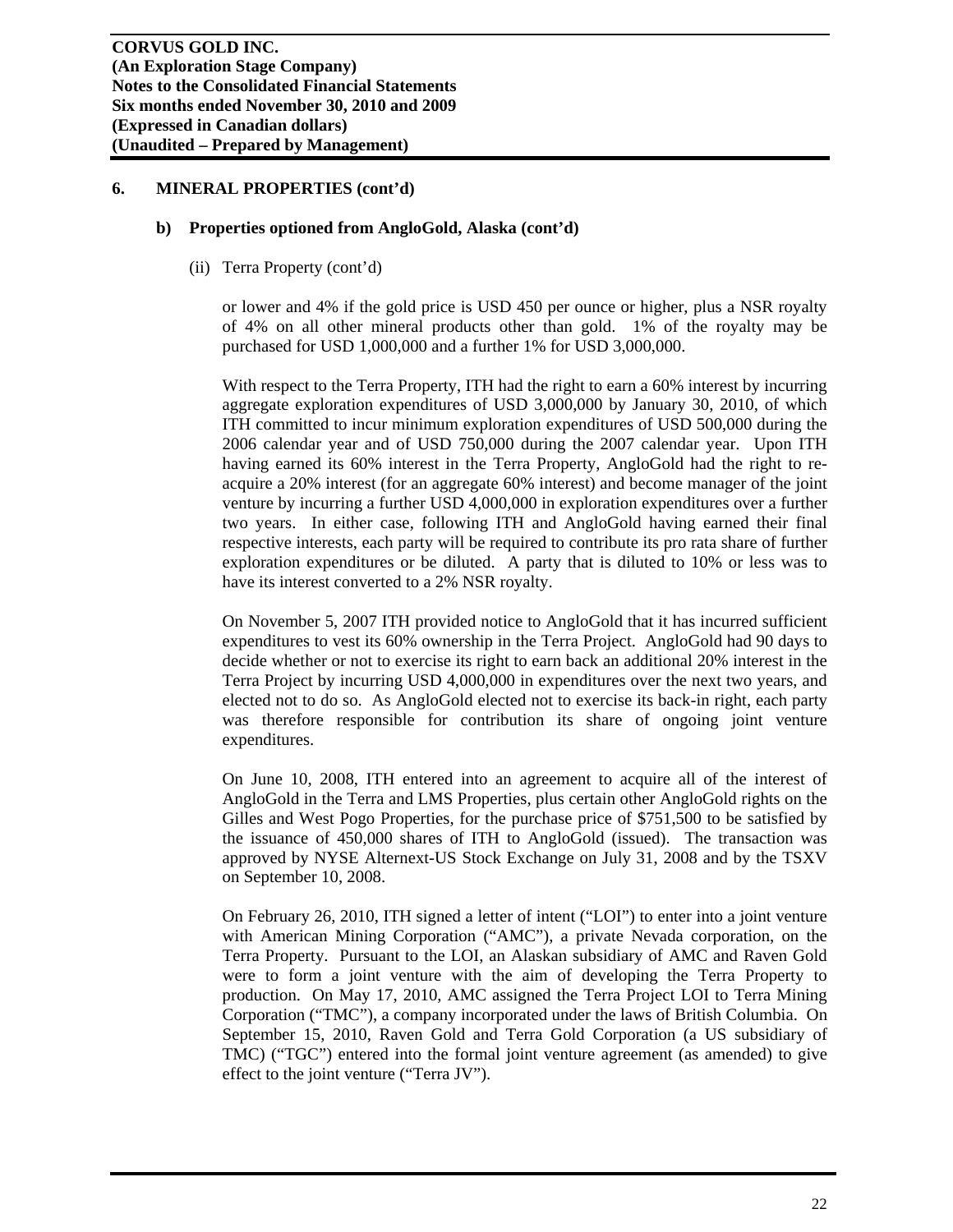#### **b) Properties optioned from AngloGold, Alaska (cont'd)**

(ii) Terra Property (cont'd)

Effective September 15, 2010, TGC will have an initial 51% interest in the Terra Property, subject to TGC funding an aggregate of USD 6,000,000 in direct exploration and development expenditures on or before December 31, 2013 with initial USD 1,000,000 being required prior to December 31, 2011. As part of the funding, TGC will pay Raven Gold an aggregate of USD 200,000 as payment for the camp and equipment previously constructed by ITH and acquired by Raven Gold.

TGC is required to pay to ITH, the former holder of the Terra Property, an aggregate of USD 300,000 (USD 50,000 paid and an additional USD 100,000 is due on or before December 31, 2011) in stages to December 31, 2012. TGC/TMC are required to deliver to ITH an aggregate of 750,000 common shares of TMC prior to December 31, 2012, with the initial 250,000 common shares due on or before September 15, 2011.

TGC has granted Raven Gold a sliding scale NSR royalty between 0.5% and 5% on all precious metal production for the Terra Property and a 1% NSR royalty on all base metal production.

If TGC fails to fund any portion of the initial first year commitment and eventual three year commitment, or if the required payments and shares are not delivered to ITH, Raven Gold will be entitled to terminate the agreement and retain 100% of the property.

After it has completed its initial USD 6,000,000 contribution, TGC will have the option to increase its interest in the project by 29% (to a total of 80%) by funding an additional USD 3,050,000 of development work. To exercise such option, TGC/TMC will be required to pay ITH an additional USD 150,000 and deliver an additional 250,000 common shares of TMC.

Following TGC having completed its initial contribution (if it does not elect to acquire an additional 29% interest) or having earned an 80% interest (if it does), each party will be required to contribute to its pro rata shares of further expenditures. Should the interest of Raven Gold be diluted below 10% as a consequence of it not funding its proportionate share of the joint venture expenditures, the residual interest of Raven Gold interest will be converted to an additional property wide 1% NSR royalty on all metals produced.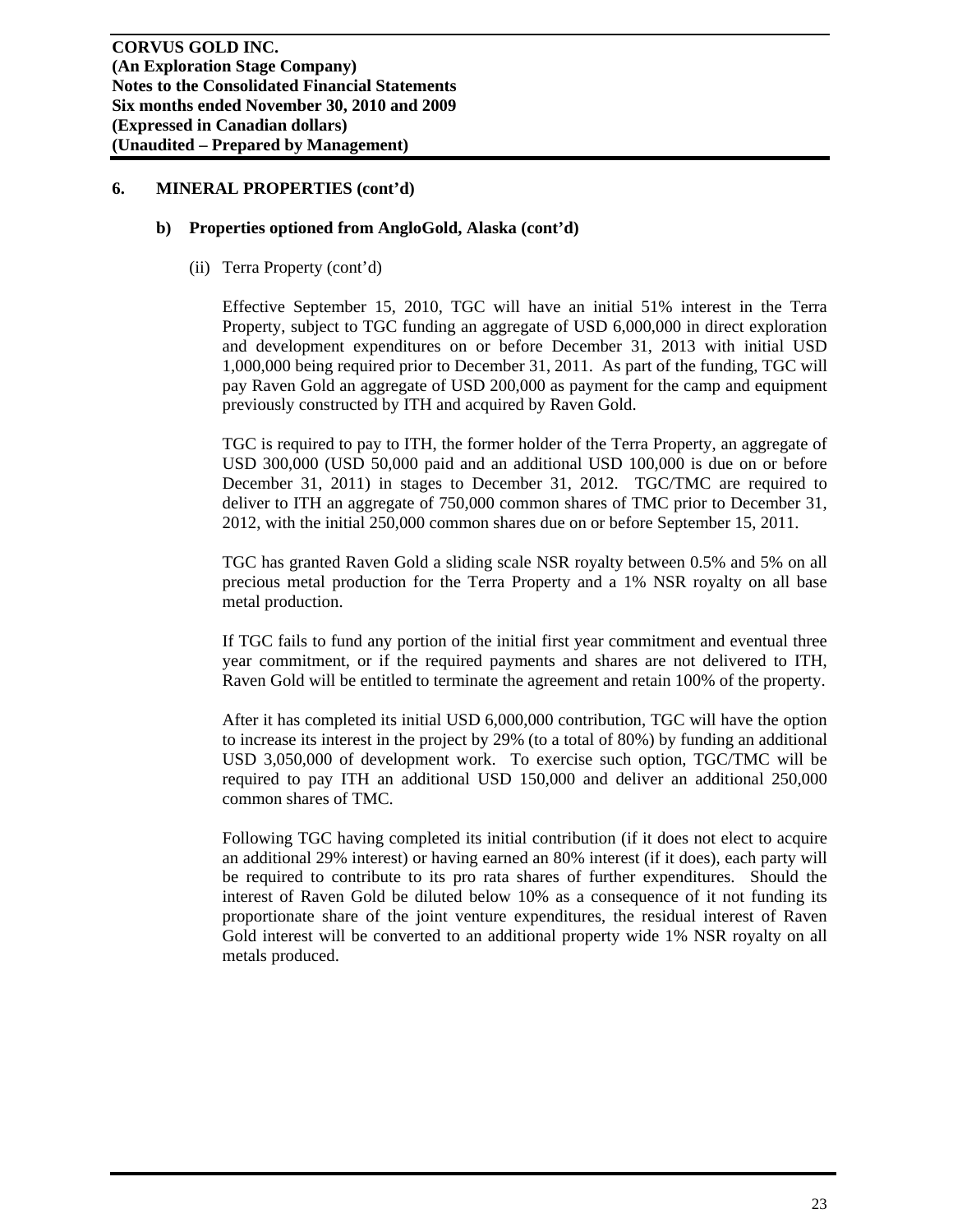#### **c) Properties optioned from Redstar Gold Corp., Nevada**

On March 15, 2007, ITH signed a binding letter of intent with Redstar Gold Corp. of Vancouver, B.C. ("Redstar"), pursuant to which a US subsidiary of ITH (Talon Nevada) could earn up to a 70% interest in the North Bullfrog project located in Nevada. Talon Nevada could earn an initial 60% interest in the project by making payments and exploration expenditures and delivering ITH shares, and had the option to earn an additional 10% interest (aggregate 70%) by funding all expenditures to take the project to feasibility. There was no time limit by which a feasibility study is required to be delivered.

To earn its initial 60% interest, Talon Nevada was required to make total payments of USD 190,000 and incur total expenditures of USD 4,000,000 over 4 years to March 15, 2011. The first year requirement is a payment of USD 20,000 on TSXV acceptance (paid) plus exploration expenditures of USD 500,000 (incurred). The second payment of USD 30,000 is due by September 15, 2008 (paid). The third payment of USD 40,000 is due by March 15, 2009 (paid). The fourth payment of USD 50,000 is due by March 15, 2010 (acquisition completed on October 9, 2009) and the fifth payment of USD 50,000 is due by March 15, 2011.

Talon Nevada is also required to pay the advance minimum royalty payments to the owners of certain patented mining claims which are fully recoupable against production royalties. The advance minimum royalty in year 1 to 3 is USD 32,300 per year and year 4 onwards is USD 37,000.

On October 9, 2009, Talon Nevada completed the acquisition of all of the interests of Redstar and Redstar Gold U.S.A. Inc. in the North Bullfrog project (including the Mayflower (note 6(d)) and Connection (note 6(e)) Properties) under an agreement dated July 30, 2009, thereby giving Talon Nevada 100% ownership of the project. Consideration for the acquisition was a cash payment of USD 250,000 and the delivery by Talon Nevada of 200,000 common shares of ITH. Completion of the acquisition eliminated Talon Nevada's vesting requirements for expenditures and delivery of ITH shares.

The Company acquired all of the shares of Talon Nevada on August 26, 2010 upon the completion of the Arrangement.

## **d) Mayflower Property, Nevada**

Pursuant to a mining lease and option to purchase agreement made effective December 1, 2007 between Talon Nevada and a group of arm's length limited partnerships, Talon Nevada has leased (and has the option to purchase) 11 patented mining claims (approximately 76 hectares) located adjacent to its North Bullfrog project in south-western Nevada. The terms of the lease/option are as follows: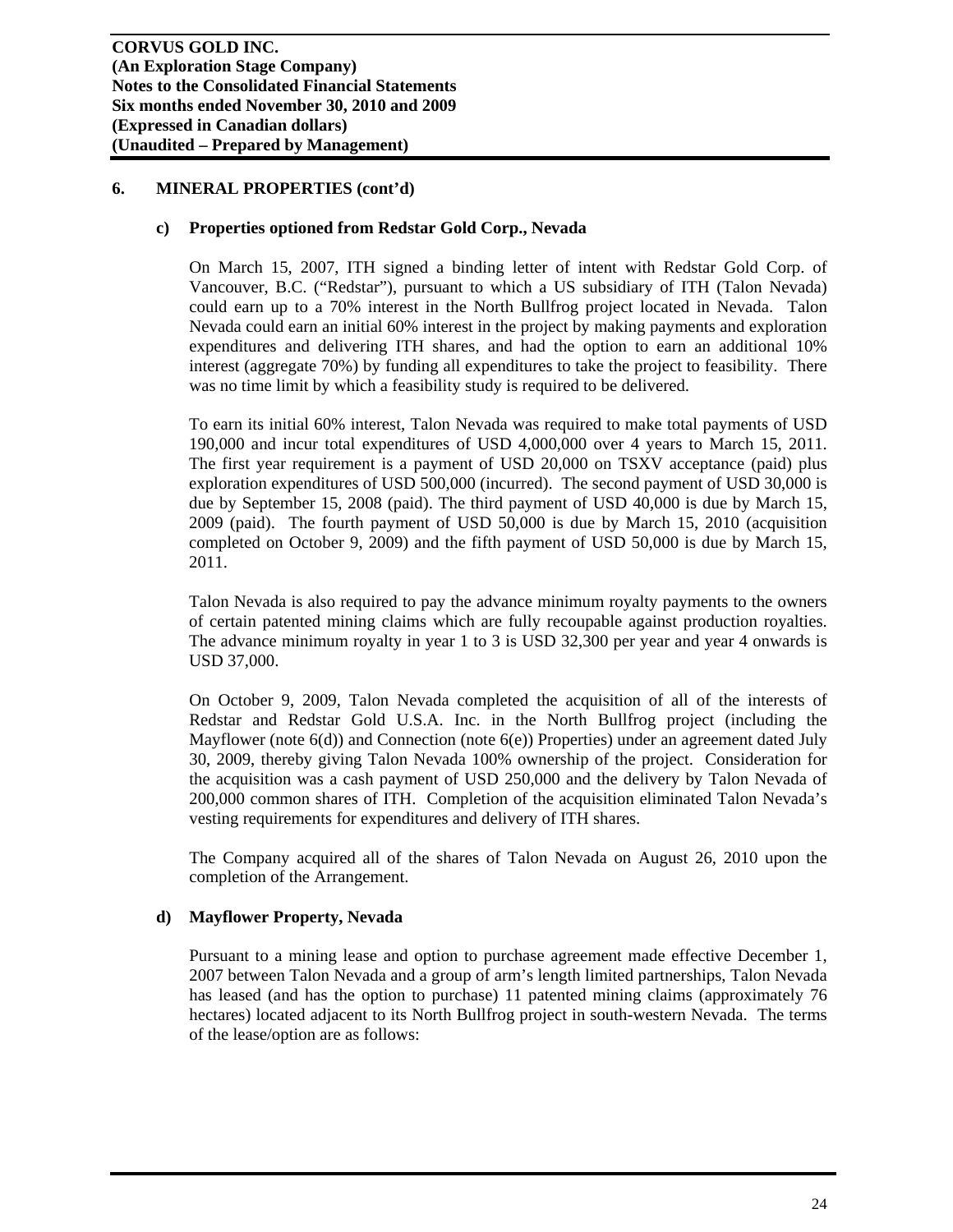## **d) Mayflower Property, Nevada (cont'd)**

- *Terms*: Initial term of five years, commencing December 1, 2007, with the option to extend the lease for an additional five years. The lease will continue for so long thereafter as the property is in commercial production or, alternatively, for an additional three years if Talon Nevada makes advance minimum royalty payments of USD 100,000 per year (which are recoupable against actual production royalties).
- *Lease Payments*: USD 5,000 (paid) and 25,000 common shares of ITH (delivered) following regulatory acceptance of the transaction; and an additional USD 5,000 and 20,000 common shares on each of the first through fifth lease anniversaries (USD 5,000 paid on each of December 10, 2008, October 14, 2009, and November 10, 2010 and 20,000 common shares of ITH delivered on each of September 8, 2008 and November 25, 2009). Pursuant to an agreement with the lessors, in lieu of the 20,000 ITH shares due December 1, 2010, Talon Nevada paid USD 84,750 on November 10, 2010 and delivered 46,250 common shares of the Company on December 2, 2010). If Talon Nevada elects to extend the lease for a second five-year term, it will pay USD 10,000 and deliver 50,000 common shares of ITH upon election being made, and an additional 50,000 common shares of ITH on each of the sixth through tenth anniversaries.
- *Work Commitments*: USD 100,000 per year for the first three years (incurred), USD 200,000 per year for the years  $4 - 6$  and USD 300,000 for the years  $7 - 10$ . Excess expenditures in any year may be carried forward. If Talon Nevada does not incur the required expenditures in year one, the deficiency is required to be paid to the lessors.
- *Retained Royalty*: Talon Nevada will pay the lessors a NSR royalty of 2% if the average gold price is USD 400 per ounce or less, 3% if the average gold price is between USD 401 and USD 500 per ounce and 4% if the average gold price is greater than USD 500 per ounce.
- *Purchase Option*: Talon Nevada has the right to purchase all the interest of the lessors in the property during the first ten years for USD 7,500,000 plus a 0.5% NSR if the gold price is under USD 500 per ounce and 1% if the gold price is USD 500 per ounce or above. After the initial ten-year period, the cash portion of the purchase price will be escalated annually based on the US annual Consumer Price Index increase for that year.

The Company acquired all of the shares of Talon Nevada on August 26, 2010 upon the completion of the Arrangement.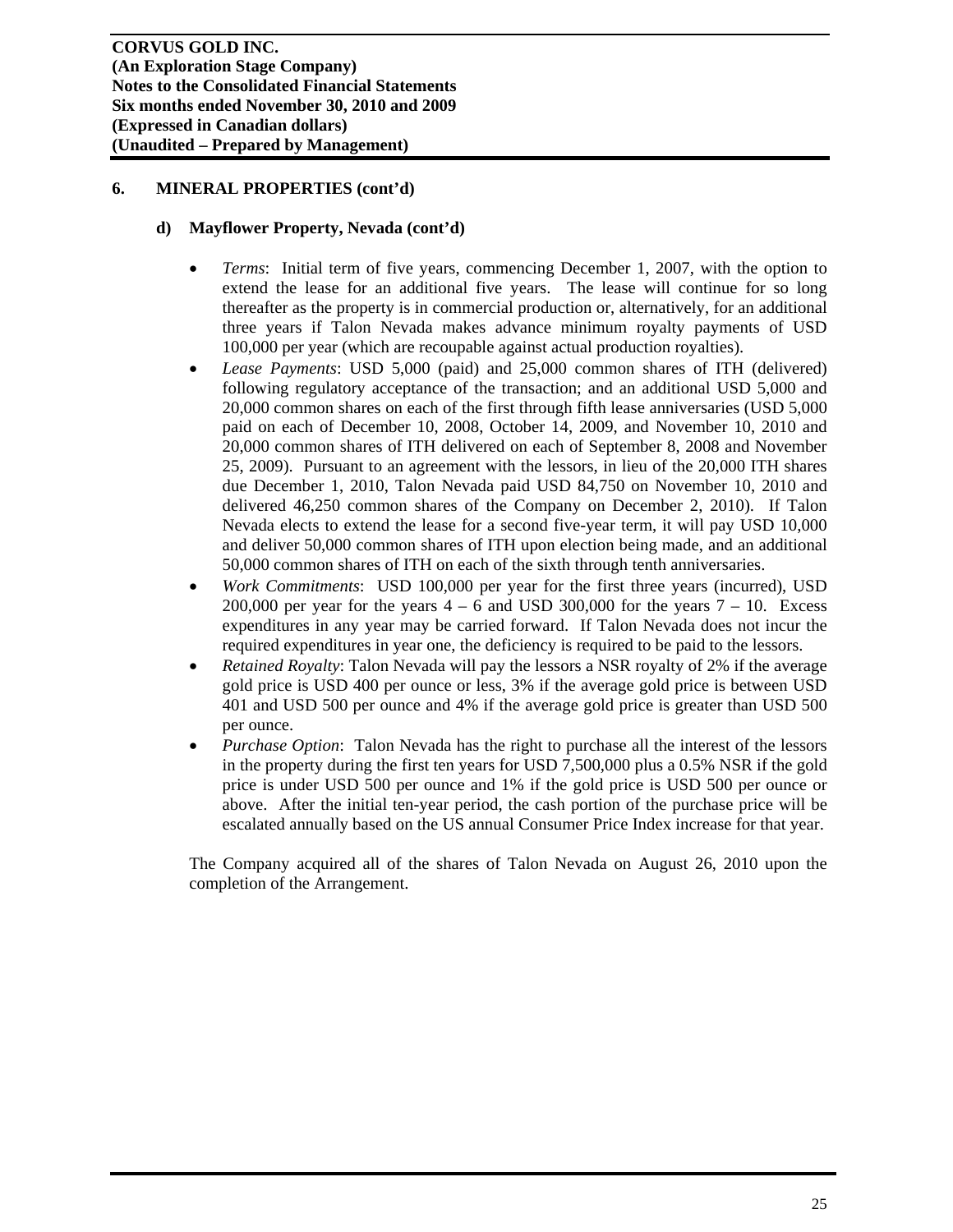#### **e) Connection Property, Nevada**

Pursuant to a mining lease and option to purchase agreement made effective October 27, 2008 between Redstar and an arm's length limited liability company, Redstar has leased (and has the option to purchase) 12 patented mining claims located adjacent to the North Bullfrog project and referred to as the "Connection" property. The ten-year, renewable mining lease requires payments of USD 10,800 (paid) on signing and annual payments for the first three anniversaries of USD 10,800 and USD 16,200 for every year thereafter (USD 10,800 paid on each of September 30, 2009 and September 30, 2010). Redstar has an option to purchase is the property for USD 1,000,000 at any time during the life of the lease. Production is subject to a 4% NSR royalty, which may be purchased for USD 5,000,000.

Talon Nevada acquired all of the interest of Redstar and Redstar US in the Connection property and associated lease on October 9, 2009 (Note 6(c)).

## **7. SHARE CAPITAL**

#### **Authorized**

Unlimited common shares without par value.

#### **Share issuances**

During the period ended November 30, 2010:

- (i) An aggregate of 33,614,010 shares were issued as a result of the Plan of Arrangement (note 1).
- (ii) On November 30, 2010 the Company closed a brokered private placement equity financing ("the Offering") and issued 6,500,000 common shares at a price of \$0.88 per common share for gross proceeds of \$5,720,000. In connection with the Offering, the agents received a cash commission equal to 5% of the gross proceeds raised through the Offering, amounting to \$286,000 in share issuance costs. As well, the Agents received Agents' Warrants equal to 5% of common shares issued in the Offering, being 325,000 Agents' Warrants. Each Agents' Warrant is exercisable to acquire one common share of the Company at a price of \$1.10 until March 13, 2012. The SBC associated with the Agents Warrants is \$283,626.
- (iii) On November 30, 2010 the Company closed a non-brokered private placement equity financing and issued 1,500,000 common shares at a price of \$0.88 per common share for gross proceeds of \$1,320,000. A finder's fee equal to 5% of the proceeds raised from the sale of 500,000 common shares was paid, amounting to \$22,000.

There were no share issuances during the year ended May 31, 2010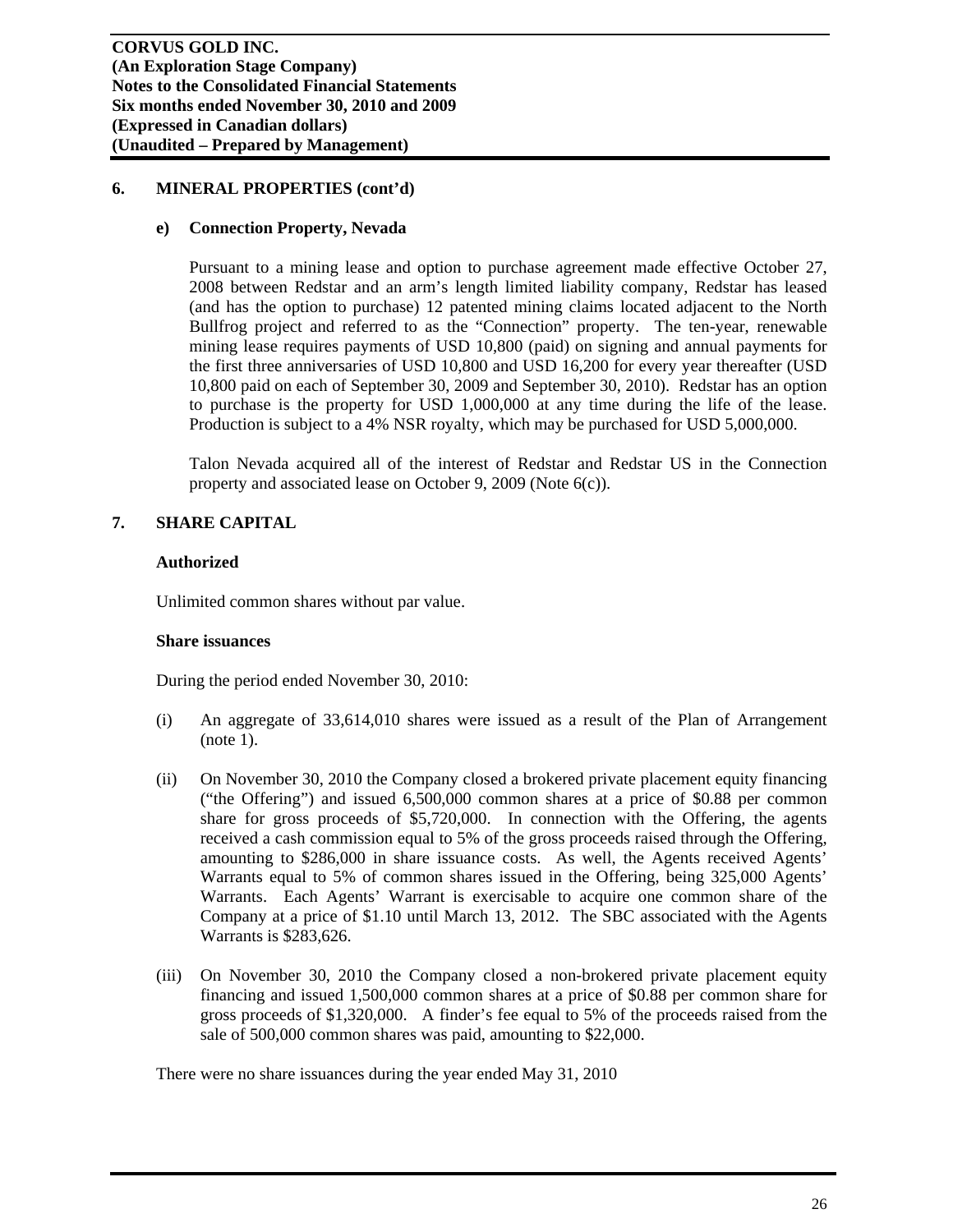## **7. SHARE CAPITAL (cont'd)**

#### **Warrants**

Warrant transactions are summarized as follows:

|                                           |           | <b>November 30, 2010</b> | Year ended May 31, 2010 |                       |  |
|-------------------------------------------|-----------|--------------------------|-------------------------|-----------------------|--|
|                                           |           | Weighted                 |                         |                       |  |
|                                           | Number of | Average Exercise         | Number of               | Average               |  |
|                                           | Warrants  | Price                    | Warrants                | <b>Exercise Price</b> |  |
|                                           |           |                          |                         |                       |  |
| Warrants exercisable, beginning of period |           |                          |                         |                       |  |
| Issued (Agents' Warrants)                 | 325,000   | 1.10                     |                         |                       |  |
| Warrants exercisable, end of period       | 325,000   | 1.10                     |                         |                       |  |

Warrants outstanding are as follows:

|                    |          | <b>November 30, 2010</b> |          | May 31, 2010       |
|--------------------|----------|--------------------------|----------|--------------------|
|                    |          | Number of                |          | Number of          |
|                    | Exercise | Shares outstanding       | Exercise | Shares outstanding |
| <b>Expiry Date</b> | Price    | and exercisable          | Price    | and exercisable    |
|                    |          |                          |          |                    |
| March 31, 2012     | \$1.10   | 325,000                  |          |                    |

## **Options and SBC**

Stock options awarded to employees and non-employees by the Company are measured and recognized in the consolidated statement of operations, comprehensive loss and deficit or added to mineral properties at the fair value of the award. The fair value of all forms of stock-based compensation is charged to operations or capitalized to mineral properties over the vesting period of the options granted. Fair value is estimated using the Black-Scholes Option Pricing Model.

SBC compensation amounts included in the consolidated financial statements and related to options granted prior to August 26, 2010 represent an allocation of ITH's related stock-based compensation amounts on a direct basis for employees and non-employees working directly on the Spin-out Properties and on a pro rata basis for head office employees and directors as outlined in note 1.

The Company has adopted an incentive stock option plan (the "2010 Plan"). The essential elements of the 2010 Plan provide that the aggregate number of common shares of the Company's capital stock that may be made issuable pursuant to options granted under the 2010 Plan may not exceed 10% of the number of issued shares of the Company at the time of the granting of the options. Options granted under the 2010 Plan will have a maximum term of ten years. The exercise price of options granted under the 2010 Plan will not be less than the discounted market price of the common shares (defined as the last closing market price of the Company's common shares immediately preceding the issuance of a news release announcing the granting of the options, less the maximum discount permitted under applicable stock exchange policies), or such other price as may be agreed to by the Company and accepted by the Toronto Stock Exchange. Options granted under the 2010 Plan vest immediately, unless otherwise determined by the directors at the date of grant.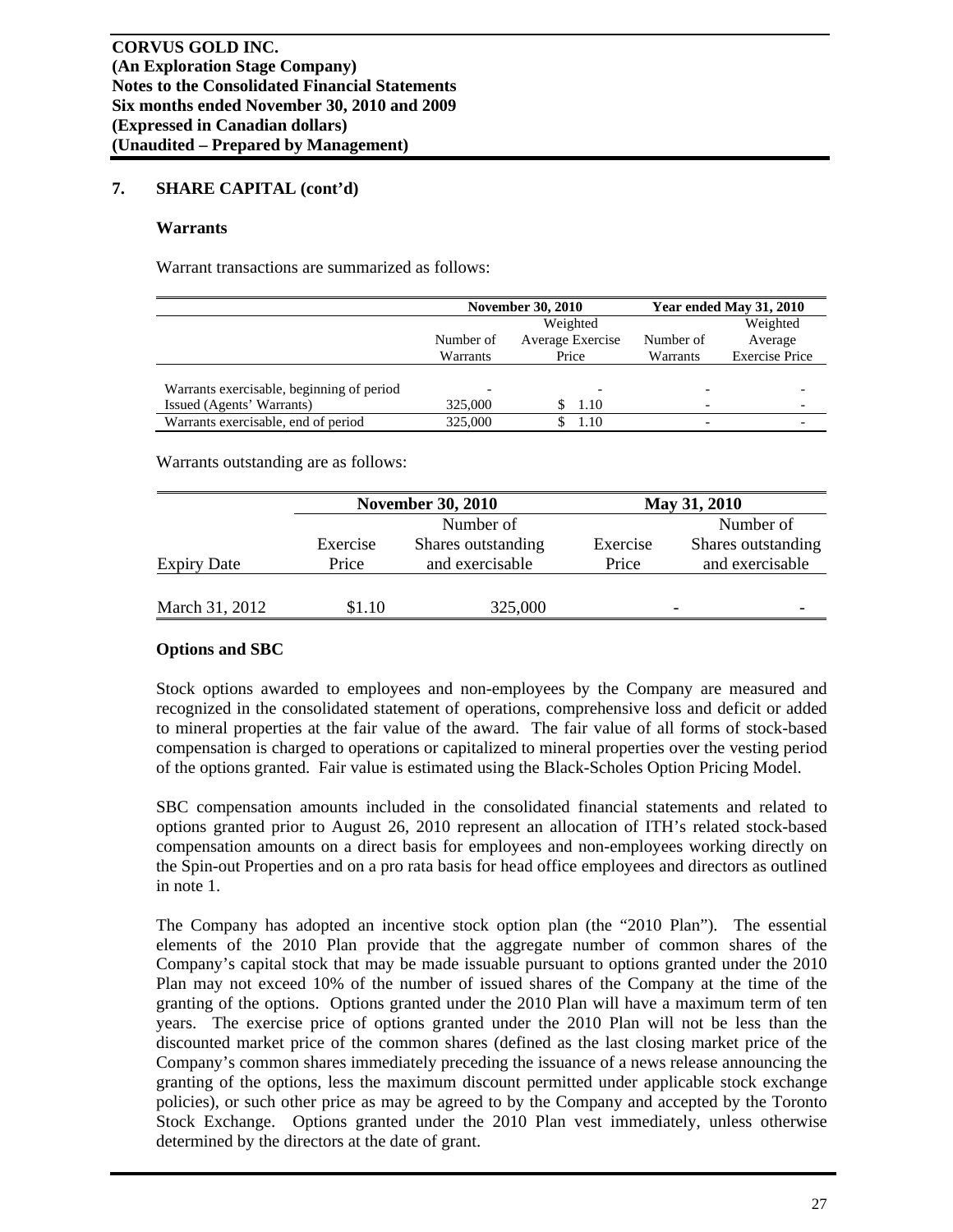## **7. SHARE CAPITAL (cont'd)**

## **Options and SBC (cont'd)**

Pursuant to the 2010 Plan, on September 8, 2010 the Company granted incentive stock options to directors, officers, employees and consultants of the Company to purchase 3,000,000 common shares in the capital stock of the Company. The options are exercisable on or before September 8, 2012 at a price of \$0.75 per share.

A summary of the status of the stock option plan as of November 30, 2010, and changes during the period is presented below:

|                                          |               | <b>November 30, 2010</b> |               | Year ended May 31, 2010  |
|------------------------------------------|---------------|--------------------------|---------------|--------------------------|
|                                          | Weighted      |                          |               | Weighted                 |
|                                          | Number of     | Average                  | Number of     | Average                  |
|                                          | <b>Shares</b> | <b>Exercise Price</b>    | <b>Shares</b> | <b>Exercise Price</b>    |
|                                          |               |                          |               |                          |
| Options outstanding, beginning of period |               |                          |               |                          |
| Granted                                  | 3,000,000     | \$0.75                   |               | $\overline{\phantom{0}}$ |
| Options outstanding, end of period       | 3,000,000     | \$0.75                   |               | $\overline{\phantom{0}}$ |

Stock options outstanding are as follows:

|                    | <b>November 30, 2010</b> |                    |          | May 31, 2010       |  |  |
|--------------------|--------------------------|--------------------|----------|--------------------|--|--|
|                    | Number of                |                    |          | Number of          |  |  |
|                    | Exercise                 | Shares outstanding | Exercise | Shares outstanding |  |  |
| <b>Expiry Date</b> | Price                    | and exercisable    | Price    | and exercisable    |  |  |
|                    |                          |                    |          |                    |  |  |
| September 8, 2012  | \$0.75                   | 3,000,000          |          |                    |  |  |
|                    |                          | 3,000,000          |          |                    |  |  |

The Company uses the fair value method for determining SBC expense for all options granted during the fiscal periods. The fair value of options granted was \$2,370,390, determined using the Black-Scholes option pricing model based on the following average assumptions:

|                               | <b>November 30, 2010</b> |
|-------------------------------|--------------------------|
| Expected life (years)         |                          |
| Interest rate                 | 1.41%                    |
| <b>Annualized Volatility</b>  | 100%                     |
| Dividend yield                | 0%                       |
| Exercise price                | \$0.75                   |
| Stock price on the grant date | \$0.78                   |
| Fair value                    | \$0.79                   |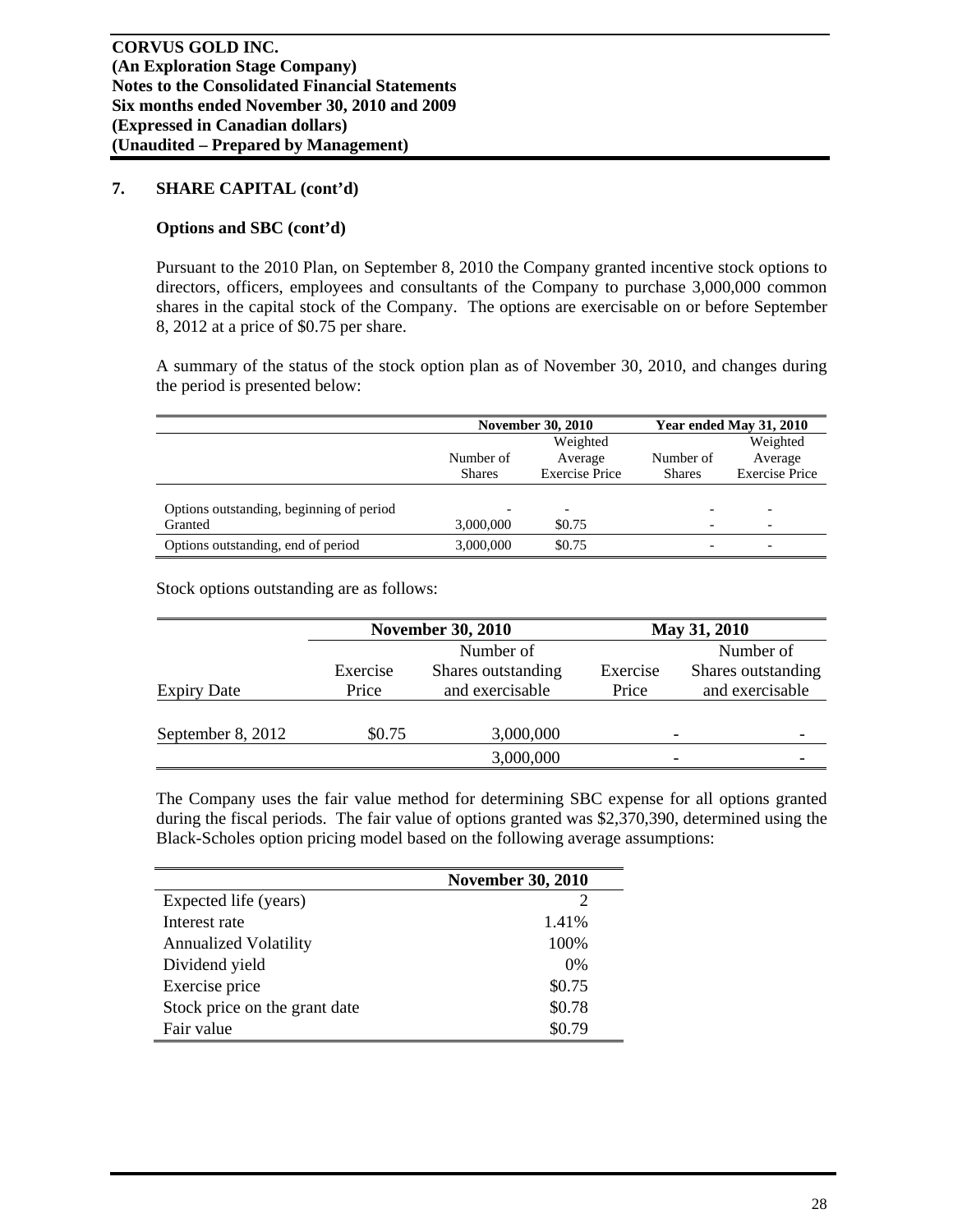## **7. SHARE CAPITAL (cont'd)**

## **Options and SBC (cont'd)**

Stock-based compensation has been allocated as follows:

| For the six months ended November 30,  | <b>2010</b> |           |    | 2009   |  |  |
|----------------------------------------|-------------|-----------|----|--------|--|--|
|                                        |             |           |    |        |  |  |
| Consulting                             | \$          | 2,264,327 | \$ |        |  |  |
| Investor relations                     |             | 393,216   |    | 10,579 |  |  |
| Professional fees                      |             | 49,610    |    |        |  |  |
| Wages and benefits                     |             | 419,439   |    |        |  |  |
|                                        |             | 3,126,592 |    | 10,579 |  |  |
| Mineral properties – Contract services |             | 64,969    |    |        |  |  |
|                                        | \$          | 3,191,561 |    | 10,579 |  |  |

| For the three months ended November 30, | <b>2010</b>     | 2009        |
|-----------------------------------------|-----------------|-------------|
|                                         |                 |             |
| Consulting                              | \$<br>2,014,832 | \$          |
| Investor relations                      | 316,052         | 6,937       |
| Professional fees                       | 31,605          |             |
| Wages and benefits                      | 7,901           |             |
|                                         | 2,370,390       | 6,937       |
| Mineral properties                      |                 |             |
|                                         | \$<br>2,370,390 | \$<br>6,937 |

## **8. INCOME TAXES**

A reconciliation of income taxes at statutory rates with the reported taxes is as follows for the six months ended November 30:

|                                                                                                                                                                                                                           | 2010 |                                                                 |    | 2009                              |
|---------------------------------------------------------------------------------------------------------------------------------------------------------------------------------------------------------------------------|------|-----------------------------------------------------------------|----|-----------------------------------|
| Loss before income taxes<br>Statutory Canadian corporate tax rate                                                                                                                                                         |      | (3,251,605)<br>27.67%                                           | \$ | (918, 652)<br>29.38%              |
| Income tax recovery at statutory rates<br>Stock-based compensation<br>Unrecognized items for tax purposes<br>Effect of tax rate change<br>Difference in tax rates in other jurisdictions<br>Change in valuation allowance |      | (899,719)<br>655,887<br>271,774<br>7,288<br>37,223<br>(72, 453) | \$ | (269,900)<br>360,670<br>(90, 770) |
|                                                                                                                                                                                                                           |      |                                                                 | ¢  |                                   |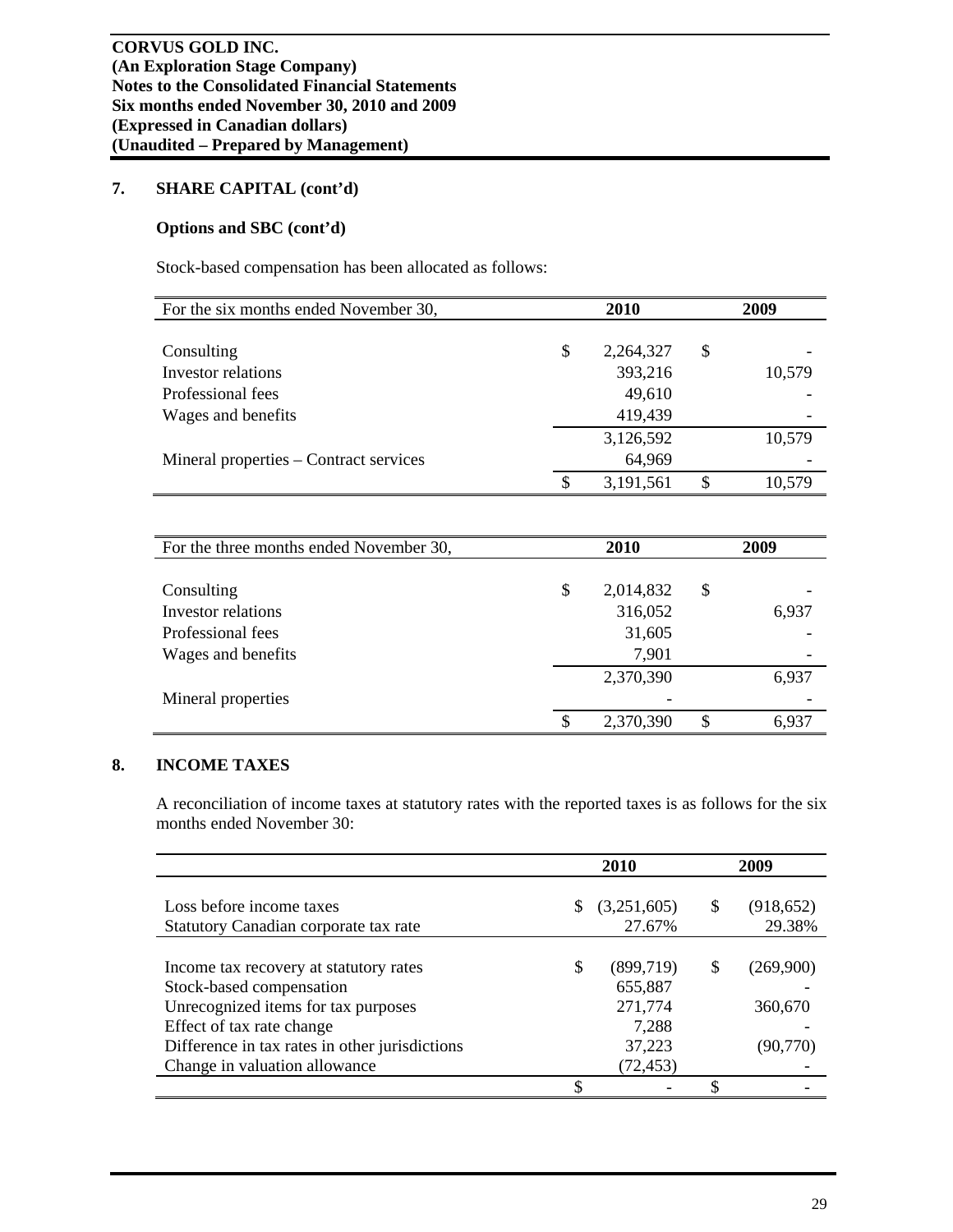## **8. INCOME TAXES (cont'd)**

The significant components of the Company's future income tax assets are as follows:

|                                                 | <b>November 30, 2010</b> |           | May 31, 2010 |            |
|-------------------------------------------------|--------------------------|-----------|--------------|------------|
| Future income tax assets                        |                          |           |              |            |
| Equipment                                       | S                        | 119       | S            |            |
| Share issuance costs                            |                          | 89,745    |              |            |
| Non-capital losses available for future periods |                          | 282,817   |              | 345,419    |
| Cumulative Eligible Capital                     |                          | 222       |              | 222        |
|                                                 |                          | 372,903   |              | 345,641    |
| Valuation allowance                             |                          | (372,903) |              | (345, 641) |
|                                                 |                          |           |              |            |

At November 30, 2010, the Company has available non-capital tax losses for Canadian income tax purposes of approximately \$312,000 and net operating loss for US tax purposes of approximately \$999,000 available for carry-forward to reduce future years' taxable income, if not utilized, expiring as follows:

|      |    | Canada                   |   | <b>United States</b>     |
|------|----|--------------------------|---|--------------------------|
| 2029 | ╜  | $\overline{\phantom{0}}$ | ╜ | 999,000                  |
| 2031 |    | 312,000                  |   | $\overline{\phantom{a}}$ |
|      | ιD | 312,000                  | Φ | 999,000                  |

In addition, the Company has available mineral resource expenses that are related to the Company's exploration activities in the United States of approximately \$18,874,000, which may be deductible for US tax purposes. Future tax benefits, which may arise as a result of applying these deductions to taxable income, have not been recognized in these accounts due to the uncertainty of future taxable income.

## **9. RELATED PARTY TRANSACTIONS**

During the six months ended November 30, 2010, the Company paid or accrued \$123,908 (2009 - \$468,113) in consulting, investor relations, wages and benefits to officers, directors and companies controlled by directors of the Company and \$2,962 (2009 - \$8,386) in rent and administration to a company with common officers and directors. Professional fees of \$21,367 (2009 - \$9,809) were paid to a company related to an officer of the Company. These figures do not include stock-based compensation (note 7).

At November 30, 2010, included in accounts payable and accrued liabilities was \$14,560 (May 31, 2010 - \$Nil) in expenses owing to a company related by common directors and officers and \$14,557 (May 31, 2010 - \$Nil) in expenses owing to directors of the Company.

These amounts were unsecured, non-interest bearing and had no fixed terms of repayment. Accordingly, fair value could not be readily determined.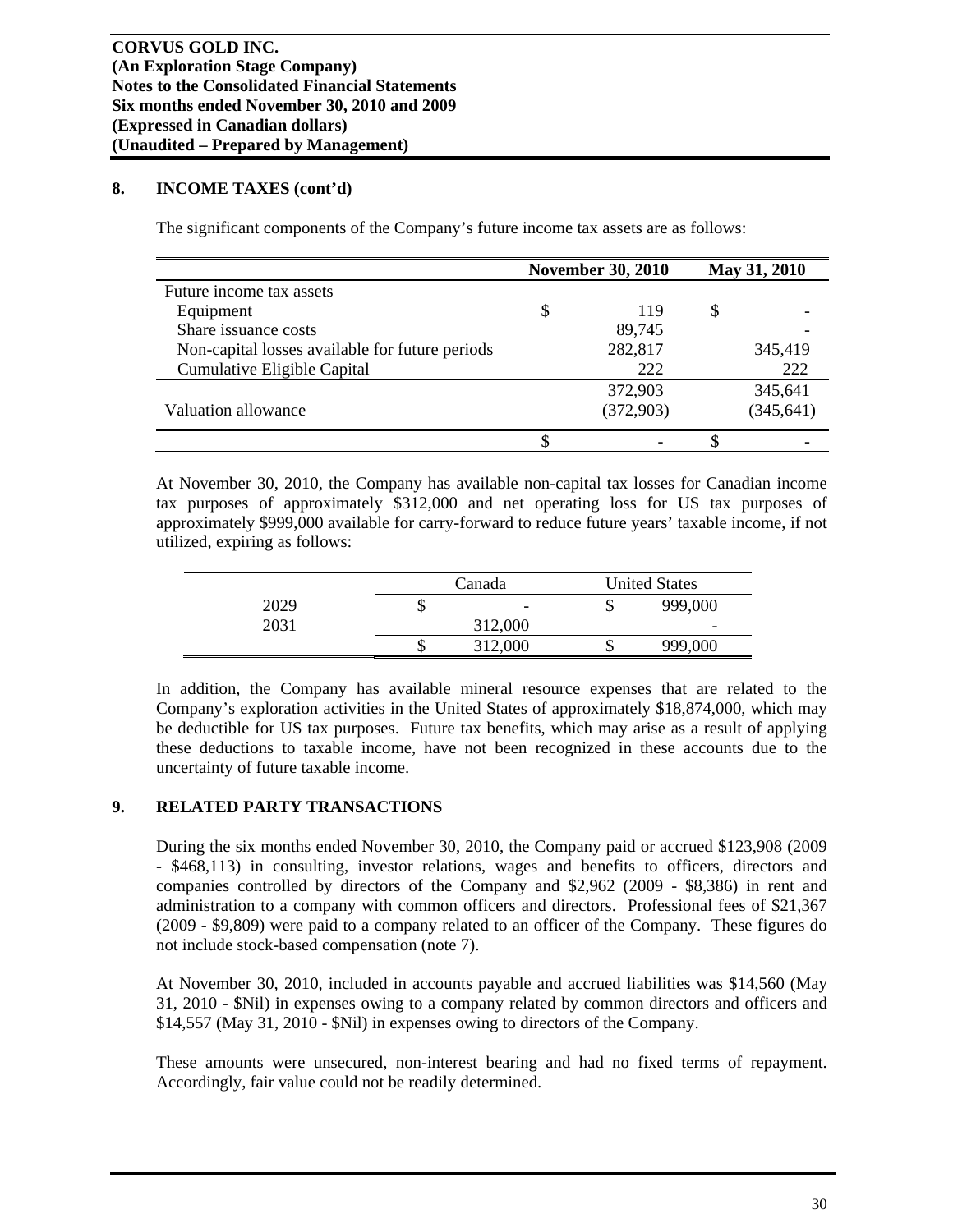## **9. RELATED PARTY TRANSACTIONS (cont'd)**

ITH's purchase of AngloGold's interest in the Terra and LMS Projects in Alaska (note  $6(a)$ ) completed on November 24, 2008 is considered a related party transaction by virtue of a common directorship and the ownership by AngloGold of in excess of 10% of the ITH's outstanding common shares.

These transactions with related parties have been valued in these financial statements at the exchange amount, which is the amount of consideration established and agreed to by the related parties.

## **10. GEOGRAPHIC SEGMENTED INFORMATION**

The Company operates in one industry segment, the mineral resources industry, and in two geographical segments, Canada and the United States. All current exploration activities are conducted in the United States. The significant asset categories identifiable with these geographical areas are as follows:

|                                          | Canada |        | <b>United States</b>     |    | <b>Total</b>             |  |
|------------------------------------------|--------|--------|--------------------------|----|--------------------------|--|
| <b>November 30, 2010</b>                 |        |        |                          |    |                          |  |
| Mineral properties                       | \$     |        |                          |    | 13,689,016<br>\$         |  |
| Property and equipment                   |        | 12,254 | \$                       |    | 12,254<br>S              |  |
|                                          |        |        |                          |    |                          |  |
| May 31, 2010                             |        |        |                          |    |                          |  |
| Mineral properties                       | \$     |        | 12,245,690<br>S          |    | \$<br>12,245,690         |  |
|                                          |        |        |                          |    |                          |  |
| Six months ended                         |        |        | <b>November 30, 2010</b> |    | <b>November 30, 2009</b> |  |
| Net loss for the period- Canada          |        | \$     | (3,571,226)              | \$ | (273, 515)               |  |
| Net income for the period- United States |        |        | 319,621                  |    | (645, 137)               |  |
| Net loss for the period                  |        | \$     | (3,251,605)              | \$ | (918, 652)               |  |
|                                          |        |        |                          |    |                          |  |
| Three months ended                       |        |        | <b>November 30, 2010</b> |    | <b>November 30, 2009</b> |  |
| Net loss for the period- Canada          |        | \$     | (2,726,264)              | \$ | (147,761)                |  |
| Net income for the period- United States |        |        | 411,114                  |    | (532, 189)               |  |
| Net loss for the period                  |        | \$     | (2,315,150)              | \$ | (679, 950)               |  |

## **11. CAPITAL MANAGEMENT**

The Company manages its capital structure and makes adjustments to it, based on the funds available to the Company, in order to support future business opportunities. The Board of Directors does not establish quantitative return on capital criteria for management, but rather relies on the expertise of the Company's management to sustain future development of the business.